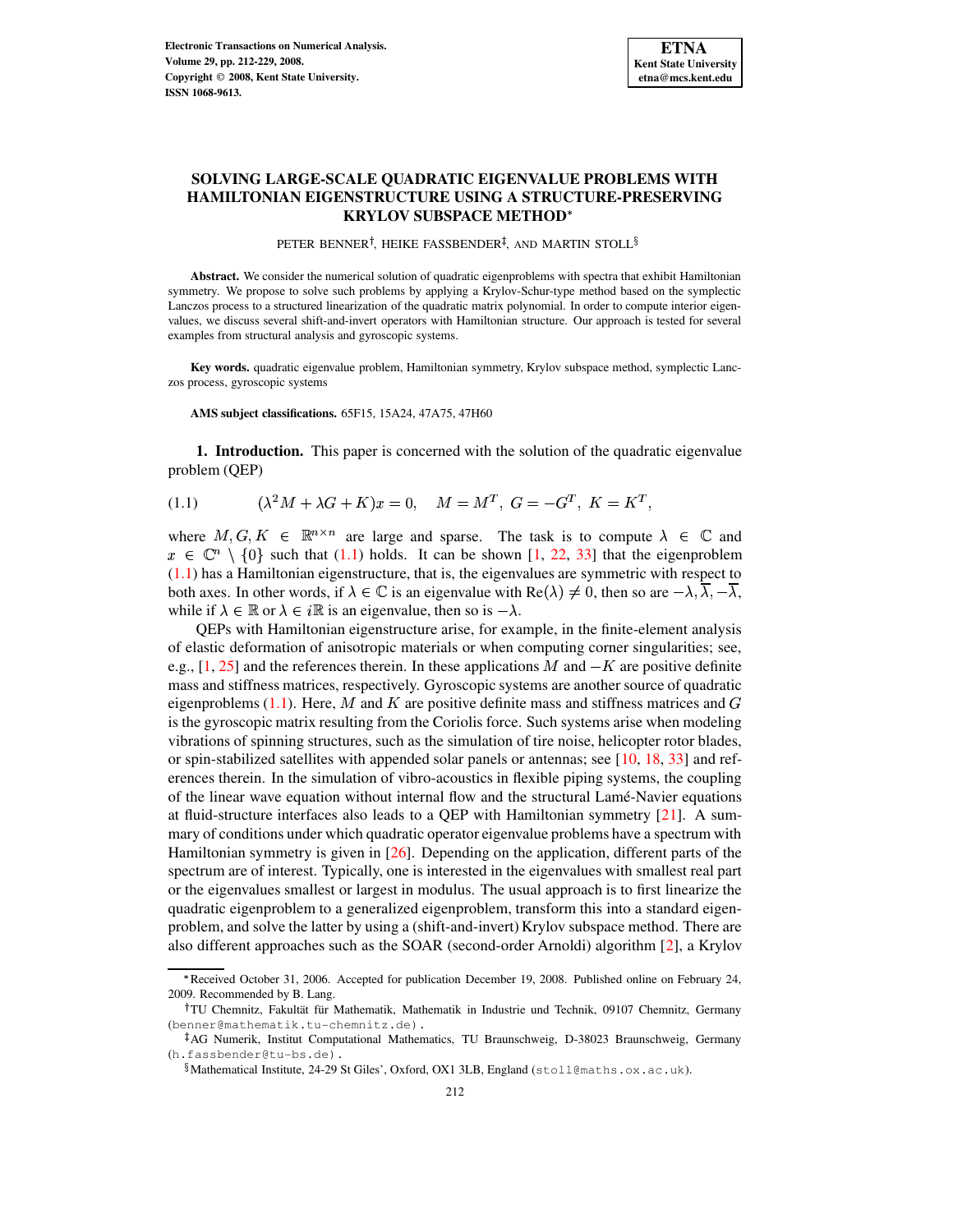| <b>ETNA</b>                  |
|------------------------------|
| <b>Kent State University</b> |
| etna@mcs.kent.edu            |

subspace based method for the solution of the QEP, or the Jacobi-Davidson algorithm applied to polynomial eigenvalue problems [\[28\]](#page-17-6). Both approaches can be applied to the QEP directly without any linearization.

Here we will apply the usual approach of first linearizing the QEP  $(1.1)$  by a suitable linearization. If a structure-preserving linearization is used, then the resulting eigenproblem exhibits the same Hamiltonian eigenstructure as the QEP  $(1.1)$ ; for a general discussion, see, e.g., [\[20\]](#page-17-7). In [\[1,](#page-16-0) [22,](#page-17-0) [33\]](#page-17-1) several linearizations for [\(1.1\)](#page-0-0) have been proposed. With  $y = \lambda Mx$ the skew-Hamiltonian/Hamiltonian eigenproblem

$$
\lambda \mathcal{N} z - \mathcal{H} z = \lambda \left[ \begin{array}{cc} I & G \\ 0 & I \end{array} \right] \left[ \begin{array}{c} y \\ x \end{array} \right] - \left[ \begin{array}{cc} 0 & -K \\ M^{-1} & 0 \end{array} \right] \left[ \begin{array}{c} y \\ x \end{array} \right] = 0
$$

is obtained. Here  $\mathcal H$  is a Hamiltonian matrix, that is

$$
(J\mathcal{H})^T = J\mathcal{H},
$$

<span id="page-1-0"></span>where

(1.2) 
$$
J \equiv J^n = \begin{bmatrix} 0 & I \\ -I & 0 \end{bmatrix} \in \mathbb{R}^{2n \times 2n},
$$

and  $N$  is a skew-Hamiltonian matrix, that is

$$
(J\mathcal{N})^T=-J\mathcal{N}.
$$

Since N is invertible, the pencil  $\mathcal{N} - \mathcal{H}$  is regular. The skew-Hamiltonian matrix N can be factorized as

$$
\mathcal{N} = \mathcal{Z}\mathcal{Z} = \left[ \begin{array}{cc} I & \frac{1}{2}G \\ 0 & I \end{array} \right] \left[ \begin{array}{cc} I & \frac{1}{2}G \\ 0 & I \end{array} \right].
$$

Thus,

$$
\lambda \mathcal{N} - \mathcal{H} = \mathcal{Z}(\lambda I - \mathcal{Z}^{-1} \mathcal{H} \mathcal{Z}^{-1}) \mathcal{Z} = \mathcal{Z}(\lambda I - H) \mathcal{Z},
$$

with the Hamiltonian matrix  $H = \mathcal{Z}^{-1} \mathcal{H} \mathcal{Z}^{-1}$ . Since

$$
\mathcal{Z}^{-1} = \left[ \begin{array}{cc} I & -\frac{1}{2} G \\ 0 & I \end{array} \right],
$$

<span id="page-1-1"></span>we have

(1.3) 
$$
H = \left[ \begin{array}{cc} I & -\frac{1}{2}G \\ 0 & I \end{array} \right] \left[ \begin{array}{cc} 0 & -K \\ M^{-1} & 0 \end{array} \right] \left[ \begin{array}{cc} I & -\frac{1}{2}G \\ 0 & I \end{array} \right].
$$

There are other linearizations which yield a standard eigenvalue problem for a Hamiltonian matrix [\[22\]](#page-17-0).

Here we are concerned with algorithms for solving the quadratic eigenvalue problem which preserve and exploit its Hamiltonian eigenstructure. It is well-known that symplectic similarity transformations preserve the Hamiltonian structure. That is, if  $S \in \mathbb{R}^{2n \times 2n}$  is a symplectic matrix, i.e.,

$$
S^TJS=J
$$

and  $H \in \mathbb{R}^{2n \times 2n}$  is Hamiltonian, then  $S^{-1}HS$  is Hamiltonian as well. Hence, algorithms based on symplectic transformations are structure-preserving. The payoffs are, in general,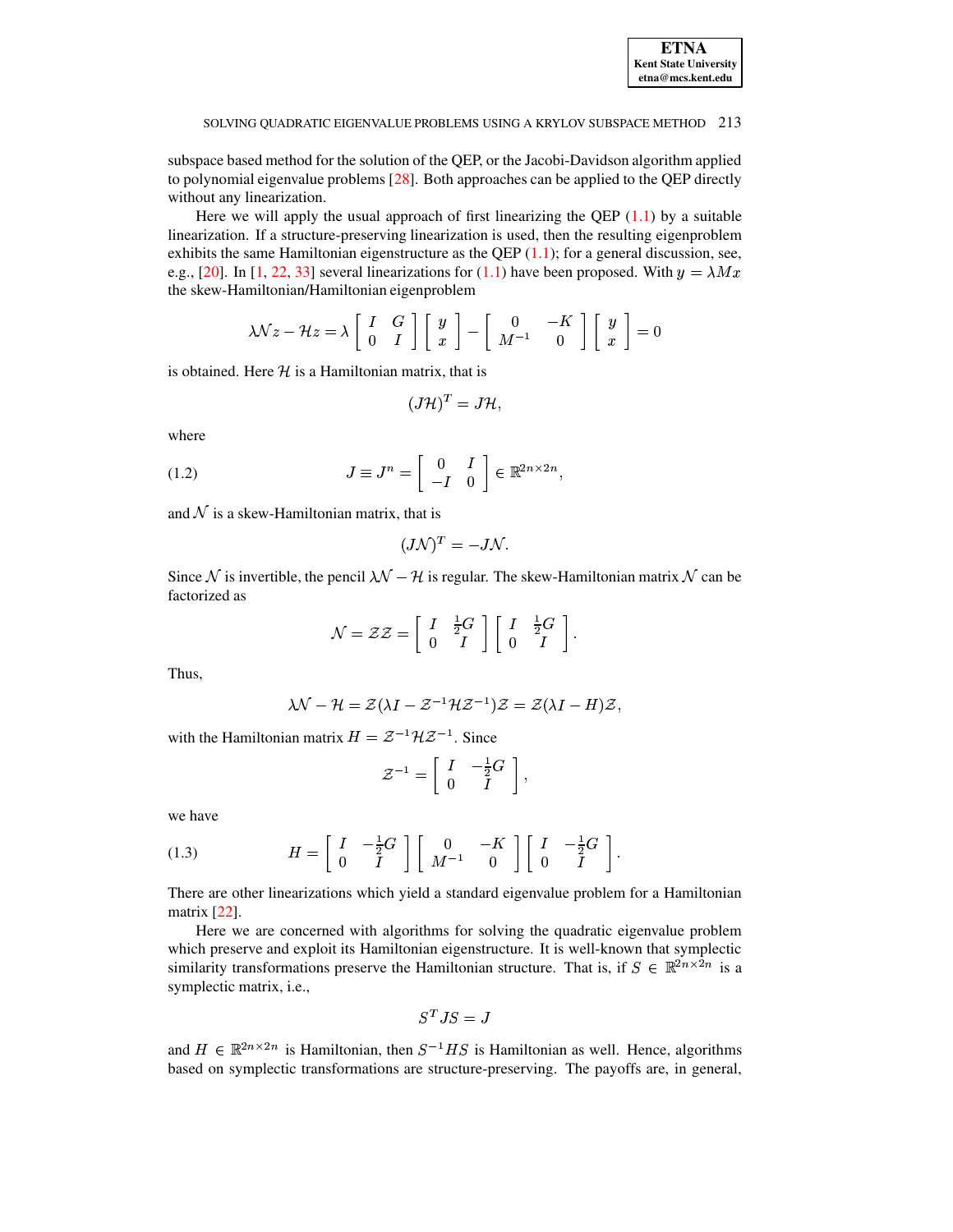

more efficient and often more accurate algorithms. In some cases, preservation of the structure is crucial to obtain a physically meaningful solution; see [\[7,](#page-16-3) [11,](#page-16-4) [17\]](#page-17-8).

Typical applications require a few eigenvalues that are largest or smallest in magnitude or closest to the imaginary axis. Computing the ones of largest magnitude can be achieved efficiently by Krylov subspace methods, e.g., Arnoldi or Lanczos processes, possibly combined with implicit restarting or a Krylov-Schur-type technique [\[31\]](#page-17-9). To compute other eigenvalues, first transformations must be applied to the matrix  $H$  which have the effect of shifting the desired eigenvalues to the periphery of the spectrum. In light of the symmetry of the spectrum, one might think of working with  $(H - \tau I)^{-1}(H + \tau I)^{-1}$ , in case  $\tau$  is real or purely imaginary. All eigenvalues near to  $\pm \tau$  are mapped simultaneously to values of large modulus. But this matrix is not Hamiltonian, but skew-Hamiltonian. The standard (implicitly restarted) Arnoldi method automatically preserves this structure. This led to the development of the SHIRA method as a structure-preserving (shift-and-invert) Arnoldi method for Hamiltonian matrices [\[22\]](#page-17-0).

Here we discuss an alternative based on the symplectic Lanczos algorithm  $[4]$ , which preserves the Hamiltonian structure. In order to stay within the Hamiltonian structure, for a real shift  $\tau$ , we can work with the Hamiltonian matrices

<span id="page-2-1"></span>(1.4) 
$$
H_1(\tau) = H^{-1}(H - \tau I)^{-1}(H + \tau I)^{-1} = (H^3 - \tau^2 H)^{-1},
$$

<span id="page-2-2"></span>or

(1.5) 
$$
H_2(\tau) = H(H - \tau I)^{-1} (H + \tau I)^{-1} = (H - \tau^2 H^{-1})^{-1},
$$

for example. In case a complex shift  $\tau$  is used, we can work with the Hamiltonian matrices

<span id="page-2-3"></span>(1.6) 
$$
H_3(\tau) = H^{-1} (H - \tau I)^{-1} (H + \tau I)^{-1} (H - \overline{\tau} I)^{-1} (H + \overline{\tau} I)^{-1}
$$

$$
= (H^5 - (\overline{\tau}^2 + \tau^2) H^3 + |\tau|^4 H)^{-1},
$$

or

<span id="page-2-4"></span>(1.7) 
$$
H_4(\tau) = H(H - \tau I)^{-1} (H + \tau I)^{-1} (H - \overline{\tau}I)^{-1} (H + \overline{\tau}I)^{-1}
$$

$$
= (H^3 - (\overline{\tau}^2 + \tau^2) H + |\tau|^4 H^{-1})^{-1}.
$$

The shift-and-invert operators  $H_1(\tau), H_2(\tau), H_3(\tau)$  have first been considered in [\[13,](#page-17-10) [25,](#page-17-2) [34\]](#page-17-11), while  $H_4(\tau)$  is examined in [\[6\]](#page-16-6). We will apply a recently developed variant of the restarted symplectic Lanczos algorithm, the Hamiltonian Krylov-Schur-type method.

The next section briefly describes how to solve the large sparse Hamiltonian eigenvalue problem via a structure-preserving symplectic Lanczos algorithm. In Section [3](#page-9-0) we give some details on the application of the symplectic Lanczos process to the QEP. Numerical examples are presented in Section [4.](#page-10-0)

**2. The symplectic Lanczos method.** The usual nonsymmetric Lanczos algorithm generates two sequences of vectors; see, e.g.,  $[16]$ . Due to the Hamiltonian structure of H it is easily seen that one of the two sequences can be eliminated here and thus work and storage can essentially be halved. (This property is valid for a broader class of matrices; see [\[15\]](#page-17-13).)

<span id="page-2-0"></span>The structure-preserving symplectic Lanczos method [\[4,](#page-16-5) [13\]](#page-17-10) generates a sequence of matrices that satisfy the Lanczos recursion

(2.1) 
$$
HS^{2n,2k} = S^{2n,2k} \widetilde{H}^{2k,2k} + \zeta_{k+1} v_{k+1} e_{2k}^T.
$$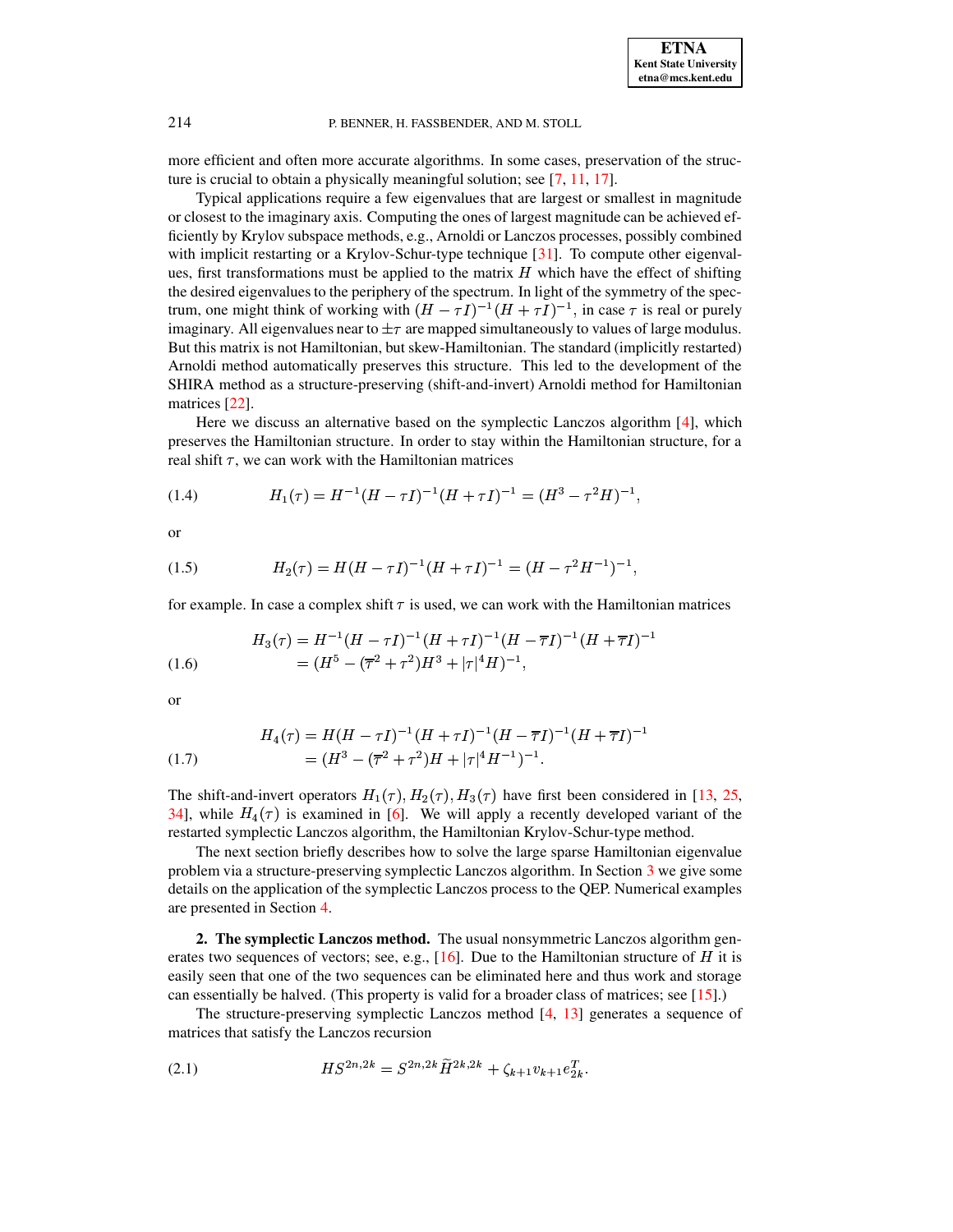| <b>ETNA</b>                  |
|------------------------------|
| <b>Kent State University</b> |
| etna@mcs.kent.edu            |

Here,  $H^{2k,2k}$  is a Hamiltonian J–Hessenberg matrix, that is, a Hamiltonian matrix of the form

$$
\widetilde{H}^{2k,2k} = \begin{bmatrix} \delta_1 & & & \beta_1 & \zeta_2 & & \\ & \delta_2 & & \zeta_2 & \beta_2 & \ddots & \\ & & \ddots & \ddots & \ddots & \zeta_k & \\ & & & \delta_k & & \zeta_k & \beta_k & \\ & & & \nu_2 & & -\delta_1 & & \\ & & & & \ddots & \ddots & \\ & & & & & \nu_k & & & -\delta_k \end{bmatrix},
$$

where  $\delta_j, \beta_j, \nu_j, \zeta_j \in \mathbb{R}$  for  $j = 1, \ldots, k$ . The space spanned by the columns of  $S^{2n,2k}$  is symplectic since  $(S^{2n,2k})^T J^n S^{2n,2k} = J^k$ , where  $J^j$  is a  $2j \times 2j$  matrix of the form [\(1.2\)](#page-1-0). Thus, the columns of  $S^{2n,2k}$  are J-orthogonal. The vector  $r_{k+1} := \zeta_{k+1} v_{k+1}$  is the residual vector and is *J*-orthogonal to the columns of  $S^{2n,2k}$ , the Lanczos vectors. The matrix  $H^{2k,2k}$ is the J–orthogonal projection of H onto the range of  $S^{2n,2k}$ ,

$$
\widetilde{H}^{2k,2k} = (J^k)^T (S^{2n,2k})^T J^n H S^{2n,2k}.
$$

Hence,  $H^{2k,2k}$  is a Rayleigh quotient of H; as a J–orthogonal projection it is of Hamiltonian <sup>X</sup> –Hessenberg form.

Equation  $(2.1)$  defines a length  $2k$  Lanczos factorization of H. If the residual vector  $r_{k+1}$  is the zero vector, then equation [\(2.1\)](#page-2-0) is called a truncated Lanczos factorization when  $k < n$ . Note that  $r_{n+1}$  must vanish since  $(S^{2n,2n})^T J r_{n+1} = 0$  and the columns of  $S^{2n,2n}$ form a *J*-orthogonal basis for  $\mathbb{R}^{2n}$ . In this case the symplectic Lanczos method computes a reduction to J-Hessenberg form.

If the norm of the residual vector  $r_{k+1}$  is small, the 2k eigenvalues of  $H^{2k,2k}$  are approximations to the eigenvalues of  $H$ . Numerical experiments indicate that the norm of the residual rarely becomes small by itself. Nevertheless, some eigenvalues of  $H^{2k,2k}$  may be good approximations to eigenvalues of H. Let  $\lambda$  be an eigenvalue of  $H^{2k,2k}$  with the corresponding eigenvector  $\tilde{y}$ . Then the vector  $x = S^{2n,2k}\tilde{y}$  is referred to as Ritz vector and  $\lambda$ as Ritz value of  $H$ . Note that the Ritz values exhibit Hamiltonian symmetry as the Rayleigh quotient  $H^{2k,2k}$  is Hamiltonian.

A symplectic Lanczos factorization exists for almost all starting vectors  $S^{2n,2n}e_1 = v_1$ . Moreover, the symplectic Lanczos factorization is, up to multiplication by a trivial matrix, specified by the starting vector  $v_1$ . Hence, as this reduction is strongly dependent on the first column of the transformation matrix that carries out the reduction, breakdown or near– breakdown in the Lanczos process is possible. Assume that no such breakdowns occur, and let  $S^{2n,2n} = [v_1, v_2, \dots, v_n, w_1, w_2, \dots, w_n]$ . For a given  $v_1$ , a Lanczos method constructs the matrix  $S^{2n,2n}$  columnwise from the equations

$$
HS^{2n,2n}e_j = S^{2n,2n}H^{2n,2n}e_j, \qquad j = n+1,2,n+2,3,\ldots 2n.
$$

This yields Algorithm [1,](#page-4-0) where  $\langle \cdot, \cdot \rangle_J$  denotes the J-inner product

$$
\langle v, w \rangle_J = v^T J w.
$$

Eigenvalues and eigenvectors of Hamiltonian J–Hessenberg matrices such as  $H^{2k,2k}$  can be computed efficiently by the  $SR$  algorithm. This has been discussed to some extent in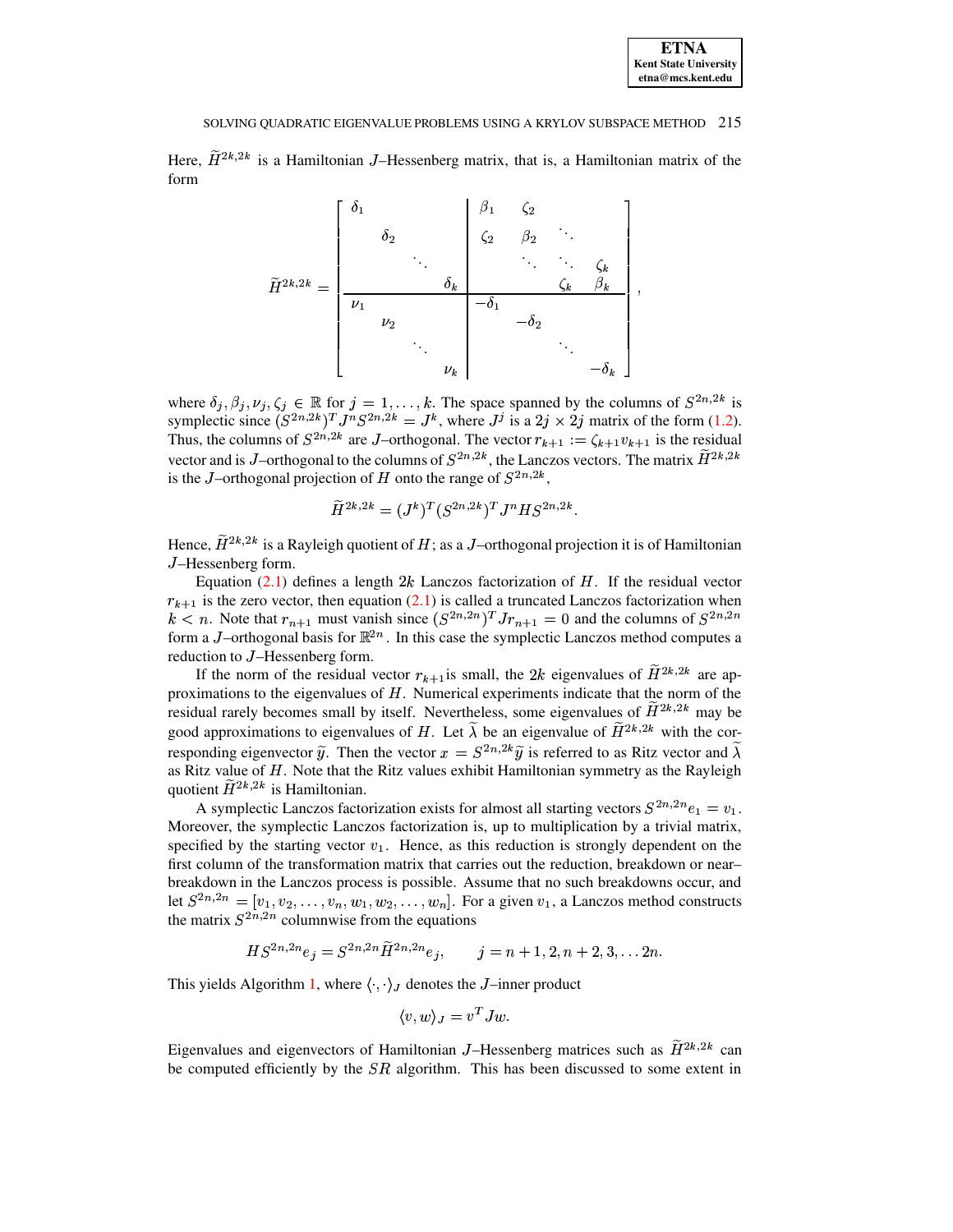**ETNA Kent State University**  $etna@mcs. kent.edu$ 

216

## P. BENNER, H. FASSBENDER, AND M. STOLL

<span id="page-4-0"></span>Algorithm 1 Algorithm for a symplectic Lanczos method

INPUT :  $H \in \mathbb{R}^{2n \times 2n}$  and  $k \in \mathbb{N}$ . OUTPUT :  $S \in \mathbb{R}^{2n \times 2k}$ ,  $\delta_1, \ldots, \delta_k, \beta_1, \ldots, \beta_k, \nu_1, \ldots, \nu_k, \zeta_2, \ldots, \zeta_{k+1}$  and  $v_{k+1}$  (assuming no break down). Choose start vector  $\tilde{v}_1 \neq 0 \in \mathbb{R}^{2n}$ .  $v_0 = 0 \in \mathbb{R}^{2n}$  $\zeta_1 = \|\widetilde{v}_1\|_2$  $v_1 = \frac{1}{\zeta_1} \widetilde{v}_1$ for  $m = 1, 2, ..., k$  do % Computation of matrix-vector products  $u_1 = Hv_m$  $u_2 = Hw_m$ % Computation of  $\delta_m$  $\delta_m = v_m^T u_1$ % Computation of  $w_m$  $\widetilde{w}_m = u_1 - \delta_m v_m$  $\begin{array}{l} \nu_m = \langle v_m, u_1 \rangle_J \\ w_m = \frac{1}{\nu_m} \widetilde{w}_m \\ \frac{2}{\nu_m} \text{ Computation of } \beta_m \end{array}$  $\beta_m = -\langle w_m, u_2 \rangle_J$ % Computation of  $v_{m+1}$  $\widetilde{v}_{m+1} = u_2 - \zeta_m v_{m-1} - \beta_m v_m + \delta_m w_m$  $\zeta_{m+1} = ||\widetilde{v}_{m+1}||_2$  $v_{m+1} = \frac{1}{\zeta_{m+1}} \widetilde{v}_{m+1}$ end for

[3, 4, 9, 36]. Assume that we have obtained (2.1). If  $\tilde{H}$  is the current iterate, then a spectral transformation function q is chosen (such that  $q(\tilde{H}) \in \mathbb{R}^{2k \times 2k}$ ) and the SR decomposition of  $q(H)$  is formed, if possible:

$$
q(H) = SR
$$

where  $S \in \mathbb{R}^{2k \times 2k}$  is symplectic and R is a J-triangular matrix,

$$
R=\left[\begin{array}{cc} R_{11} & R_{12} \\ R_{21} & R_{22} \end{array}\right]=\left[\begin{array}{c} \bigvee_{0} \bigvee_{\cdot} \\ \bigvee_{0} \bigvee_{0} \end{array}\right],
$$

i.e.,  $R_{11}, R_{12}, R_{22}$  are upper triangular matrices and  $R_{21}$  is a strictly upper triangular matrix. Then the symplectic factor  $S$  is used to perform a similarity transformation on  $H$  to yield the next iterate, which is called  $H$ :

<span id="page-4-1"></span>
$$
(2.2)\qquad \qquad H = S^{-1}HS.
$$

In each step of the  $SR$  iteration, due to the special Hamiltonian eigenstructure, the spectral transformation function will be chosen either as

$$
q_2(H) = (H - \mu I)(H + \mu I), \qquad \mu \in \mathbb{R} \text{ or } \mu = i\omega, \omega \in \mathbb{R}
$$

**or** 

$$
q_4(\widetilde{H}) = (\widetilde{H} - \mu I)(\widetilde{H} + \mu I)(\widetilde{H} - \overline{\mu}I)(\widetilde{H} + \overline{\mu}I), \qquad \mu \in \mathbb{C}, \text{Re}(\mu) \neq 0.
$$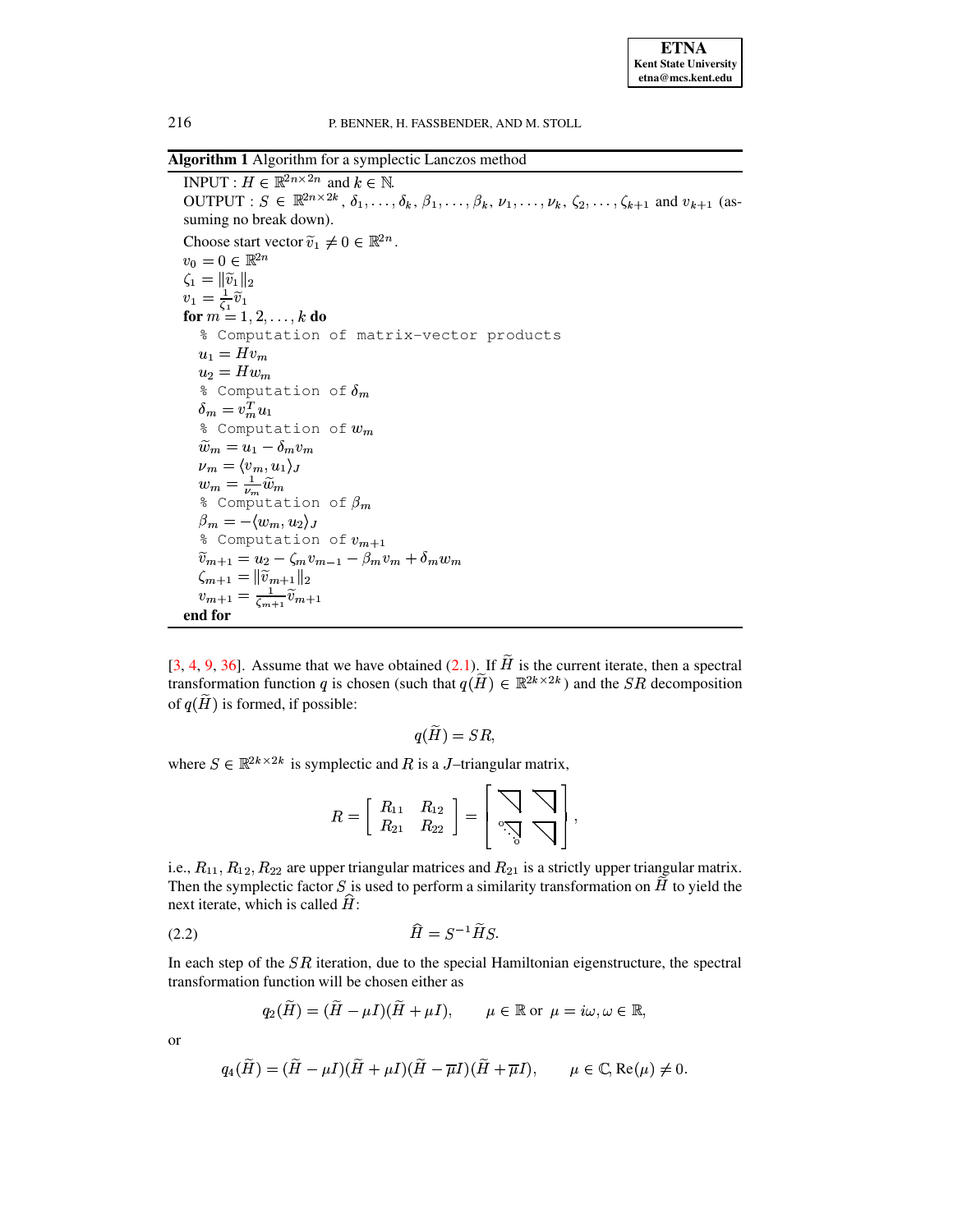As proposed in [9], a shift strategy similar to that used in the standard  $QR$  algorithm should be used. For example, for a quadruple shift, we choose the 4 eigenvalues of the  $4 \times 4$  Hamiltonian J-Hessenberg submatrix

$$
\widetilde{H}_{4\times 4} = \begin{bmatrix}\n\delta_{k-1} & \beta_{k-1} & \zeta_k \\
\frac{\delta_k}{\nu_{k-1}} & \frac{\zeta_k}{\nu_k} & \frac{\beta_k}{\lambda_{k-1}} \\
\frac{\zeta_k}{\nu_k} & -\delta_{k-1} & -\delta_k\n\end{bmatrix}.
$$

This is exactly the generalized Rayleigh-quotient strategy for choosing the shifts proposed by Watkins and Elsner in [35]. Hence the convergence theorems 6.2, 6.3 and 6.5 from [35] can be applied here. In particular, the Hamiltonian  $SR$  algorithm is typically cubically convergent.

If rank $(q(\tilde{H})) = 2k$  and H (and hence,  $\tilde{H}$ ) is a Hamiltonian J-Hessenberg matrix, then so is  $\hat{H}$  in (2.2). If  $\text{rank}(q(\tilde{H})) = 2k - \nu =: 2\ell$  and  $\tilde{H}$  is an unreduced Hamiltonian J-Hessenberg matrix, then  $\hat{H}$  is of the form

(2.3) 
$$
\hat{H} = \left[\begin{array}{c|c}\n\diagdown \\
\diagdown \\
\diagdown \\
\diagdown \\
\diagdown\n\end{array}\right] = \left[\begin{array}{cc|c}\n\widehat{H}_{11} & \hat{H}_{22} & \hat{H}_{13} & \hat{H}_{24} \\
\hline\n\widehat{H}_{31} & \hat{H}_{42} & -\widehat{H}_{11}^T & -\widehat{H}_{22}^T\n\end{array}\right]
$$

where  $\widehat H_{11},\widehat H_{13},\widehat H_{31}\in\mathbb R^{\ell\times\ell}$  and  $\widehat H_{22},\widehat H_{24},\widehat H_{42}\in\mathbb R^{k-\ell\times k-\ell}$  , and •  $\begin{bmatrix} \hat{H}_{11} & \hat{H}_{13} \\ \hat{H}_{31} & -\hat{H}_{11}^T \end{bmatrix}$  is a Hamiltonian *J*-Hessenberg matrix,<br>
• the eigenvalues of  $\begin{bmatrix} \hat{H}_{22} & \hat{H}_{24} \\ \hat{H}_{42} & -\hat{H}_{22}^T \end{bmatrix}$  are the  $\nu$  roots of  $q(H)$  that are eigenvalues

An algorithm for computing S and R explicitly is presented in [9]. As with explicit  $QR$ steps, the expense of explicit SR steps comes from the fact that  $q(H)$  has to be computed explicitly. A preferred alternative is the implicit  $SR$  step, an analog to the Francis  $QR$  step [14]. The first implicit transformation  $S_1$  is selected in order to introduce a bulge into the J-Hessenberg matrix H. Hence, a symplectic matrix  $S_1$  is determined, such that

$$
S_1^{-1}q(\widetilde H)e_1=\alpha e_1,\qquad \alpha\in\mathbb{R},
$$

where  $q(\tilde{H})$  is an appropriately chosen spectral transformation function, e.g.,  $q_4(\tilde{H})$ , where the shift is chosen according to the generalized Rayleigh-quotient strategy as an eigenvalue of  $H_{4\times4}$ . Note that there is no need to compute the eigenvalues of  $H_{4\times4}$  directly. Comparing  $q_4(\tilde{H})$  with the characteristic polynomial of  $\tilde{H}_{4\times 4}$  gives the first column of  $q_4(\tilde{H})$  which is needed to start the implicit  $SR$  step explicitly. The same can be done for the double shift case.

Applying the first transformation  $S_1$  to the J-Hessenberg matrix yields a Hamiltonian matrix  $S_1^{-1}HS_1$  with almost J-Hessenberg form having a small bulge. The remaining implicit transformations perform a bulge-chasing sweep down the subdiagonals to restore the J-Hessenberg form. Hence, a symplectic matrix  $S_2$  is determined, such that  $S_2^{-1}S_1^{-1}HS_1S_2$  is of J-Hessenberg form again. If  $\tilde{H}$  is an unreduced J-Hessenberg matrix and rank $(q(\tilde{H}))$  =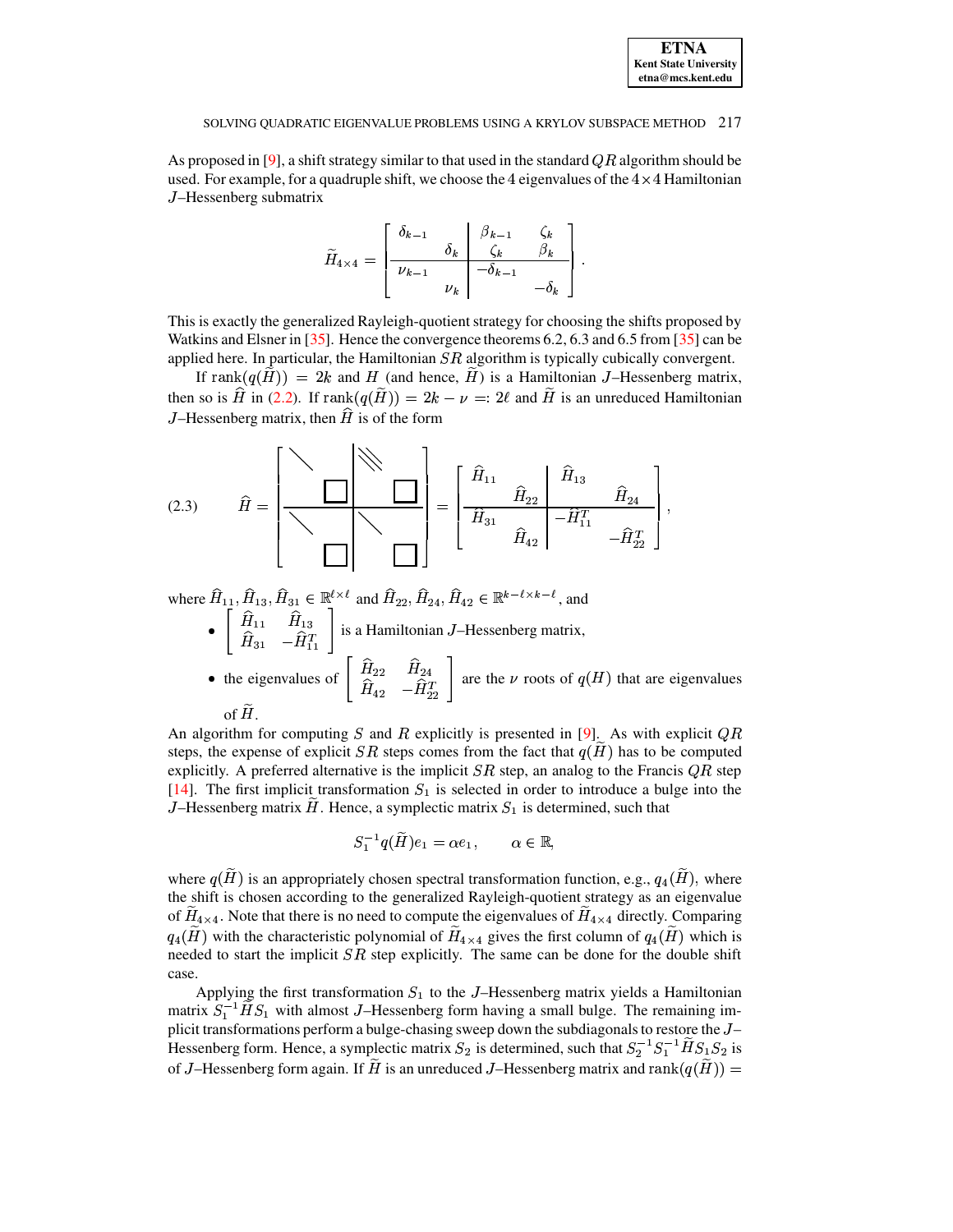2k, then  $\dot{H} = S_2^{-1} S_1^{-1} H S_1 S_2$  is also an unreduced J–Hessenberg matrix. Hence, there will be parameters  $\check{\delta}_1,\ldots,\check{\delta}_k,\check{\beta}_1,\ldots,\check{\beta}_k,\check{\zeta}_1,\ldots,\check{\zeta}_k,\check{\nu}_2,\ldots,\check{\nu}_k$  which determine  $\check{H}$ . An efficient implementation of the  $SR$  step for Hamiltonian J-Hessenberg matrices involves  $\mathcal{O}(n)$ arithmetic operations  $[9, 12]$ .

The symplectic Lanczos method described above inherits all numerical difficulties of Lanczos-like methods for nonsymmetric matrices, in particular serious breakdown is possible. One approach to deal with the numerical difficulties of Lanczos-like algorithms is to implicitly restart the Lanczos factorization. This approach was introduced by Sorensen [29] in the context of nonsymmetric matrices and the Arnoldi process. Usually only a small subset of the eigenvalues is desired. As the eigenvalues of the Hamiltonian J-Hessenberg matrices  $H^{2k,2k}$  are estimates for the eigenvalues of H, the length 2k symplectic Lanczos factorization (2.1) may suffice if the residual vector  $r_{k+1}$  is small. The idea of restarted Lanczos algorithms is to fix the number of steps in the Lanczos process at a prescribed value  $k$  which is dependent on the required number of approximate eigenvalues. The purpose of the implicit restart is to determine initial vectors such that the associated residual vectors are tiny. Given  $(2.1)$ , an implicit Lanczos restart computes the Lanczos factorization

(2.4) 
$$
H\breve{S}^{2n,2k} = \breve{S}^{2n,2k}\breve{H}^{2k,2k} + \breve{r}_{k+1}e_{2k}^{T}
$$

which corresponds to the starting vector

<span id="page-6-1"></span>
$$
\breve{s}_1 = p(H)s_1,
$$

(where  $p$  is a polynomial such that  $p(H)$  is real) without having to explicitly restart the Lanczos process with the vector  $\check{s}_1$ . This process is iterated until the residual vector  $r_{k+1}$  is tiny. J-orthogonality of the k Lanczos vectors is secured by re-J-orthogonalizing these vectors when necessary. As the iteration progresses, some of the Ritz values may converge to eigenvalues of H long before the entire set of wanted eigenvalues have. These converged Ritz values may be part of the wanted or unwanted portion of the spectrum. In either case it is desirable to deflate the converged Ritz values and corresponding Ritz vectors from the unconverged portion of the factorization. If the converged Ritz value is wanted then it is necessary to keep it in the subsequent factorizations; if it is unwanted then it must be removed from the current and the subsequent factorizations. Unfortunately, such a locking and purging technique is quite difficult to accomplish for the symplectic Lanczos method. Most of the complications in the purging and deflating algorithms come from the need to preserve the structure of the decomposition, in particular, to preserve the  $J$ -Hessenberg form and the zero structure of the vector  $e_{2k}^T$ .

In  $[30]$ , Stewart shows how to relax the definition of an Arnoldi decomposition such that the purging and deflating problems can be solved in a natural and efficient way. Since the method is centered about the Schur decomposition of the Hessenberg matrix, the method is called the Krylov-Schur method. A Krylov-Schur-like method for the symplectic Lanczos process has been developed in  $[6, 32]$ . Let us assume that we have constructed a symplectic Lanczos factorization of order  $2(k+p) = 2m$  of the form (2.1),

(2.5) 
$$
HS^{2n,2m} = S^{2n,2m} \widetilde{H}^{2m,2m} + \zeta_{m+1} v_{m+1} e_{2m}^T.
$$

Applying the *SR* algorithm to  $\widetilde{H}^{2m,2m}$  yields a symplectic matrix  $\widetilde{S}$ , such that

<span id="page-6-0"></span>
$$
\check{S}^{-1}\widetilde{H}^{2m,2m}\check{S} = \left[\begin{array}{cc} \widetilde{A} & \widetilde{G} \\ \widetilde{Q} & -\widetilde{A}^T \end{array}\right] = \check{H}^{2m,2m}
$$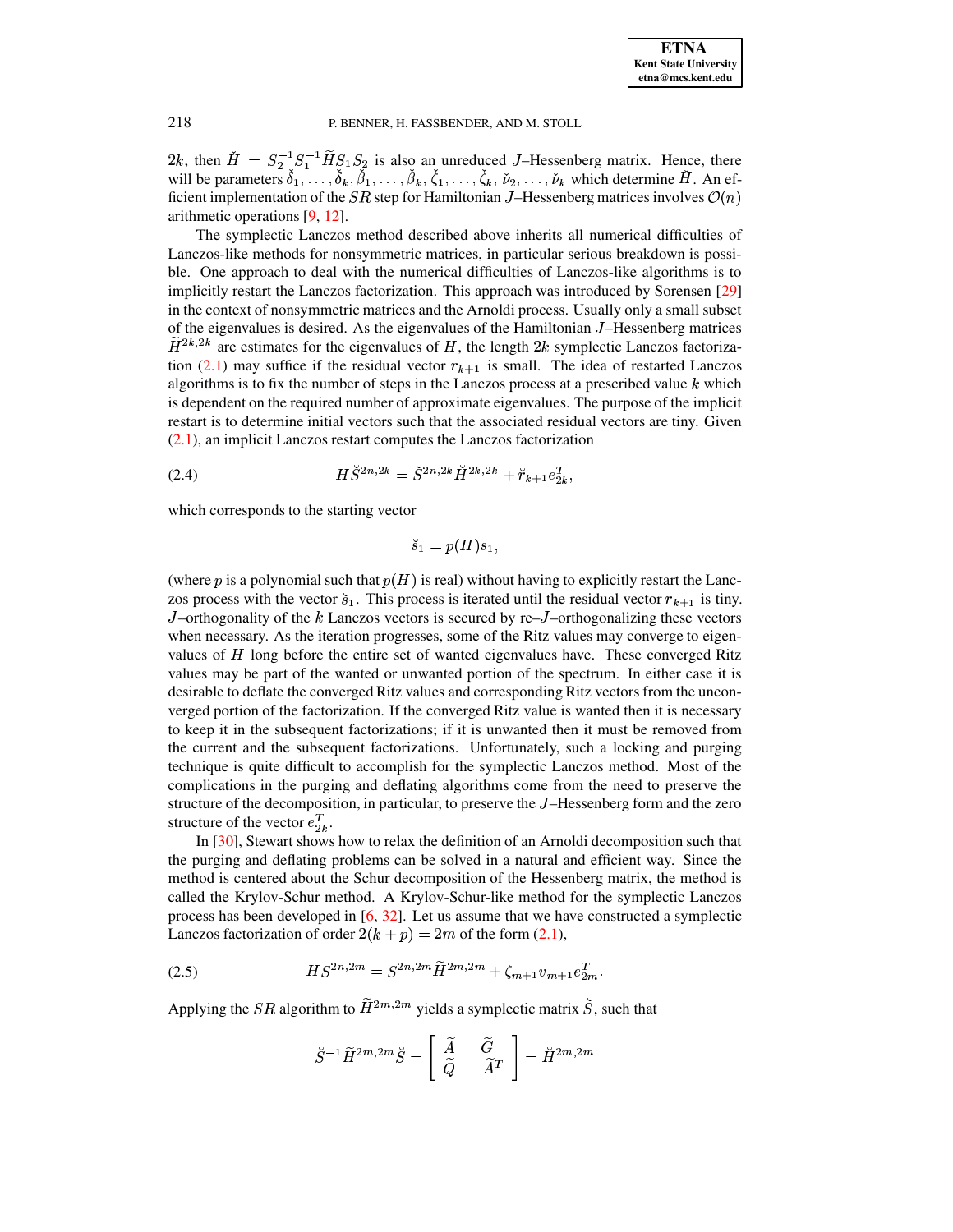| <b>ETNA</b>                  |
|------------------------------|
| <b>Kent State University</b> |
| etna@mcs.kent.edu            |

<span id="page-7-1"></span>decouples into  $1 \times 1$  or  $2 \times 2$  blocks on the diagonals of each of the four subblocks  $\widetilde{A}, \widetilde{G}$  and  $Q;$ 

(2.6)
$$
\begin{bmatrix}\n\widetilde{A}_{11} & & & \widetilde{G}_{11} & & & \\
 & \widetilde{A}_{22} & & & \vdots & & \vdots \\
 & & \ddots & & & \vdots & & \vdots \\
\hline\n\widetilde{Q}_{11} & & & & \widetilde{Q}_{1m} & & \widetilde{G}_{mm} \\
 & & & \ddots & & & \ddots & \\
 & & & & \widetilde{Q}_{mm} & & & \ddots \\
 & & & & & & \ddots & \\
 & & & & & & & \ddots & \\
 & & & & & & & & -\widetilde{A}_{mm}^T\n\end{bmatrix}.
$$

Assume furthermore, that  $\check{S}$  has been constructed such that the desired eigenvalues of  $\widetilde{H}^{2m,2m}$ have been moved to the leading parts of the four submatrices, such that

(2.7) 
$$
\check{H}^{2m,2m} = \begin{bmatrix} \tilde{A}_1 & \tilde{G}_1 & \tilde{G}_2 \\ \tilde{Q}_1 & \tilde{Q}_2 & -\tilde{A}_1^T & \tilde{A}_2^T \end{bmatrix}
$$

and

<span id="page-7-2"></span>
$$
\check{H} = \left[ \begin{array}{cc} \widetilde{A}_1 & \widetilde{G}_1 \\ \widetilde{Q}_1 & -\widetilde{A}_1^T \end{array} \right] \in \mathbb{R}^{2\ell \times 2\ell}
$$

contains the desired eigenvalues. Then post-multiplying  $(2.5)$  by  $\check{S}$ , the formula

<span id="page-7-0"></span>
$$
HS^{2n,2m}\breve{S} = S^{2n,2m}\breve{S}\breve{S}^{-1}\widetilde{H}^{2m,2m}\breve{S} + \zeta_{m+1}v_{m+1}e_{2m}^{T}\breve{S}
$$

yields a Hamiltonian Krylov-Schur-type decomposition

(2.8) 
$$
H\check{S}^{2n,2m} = \check{S}^{2n,2m}\check{H}^{2m,2m} + \zeta_{m+1}v_{m+1}\check{s}_{2m}^{T}
$$

similar to the symplectic Lanczos factorization (2.5) in the sense that the matrices  $\widetilde{H}^{2m,2m}$ and  $\check{H}^{2m,2m}$  are similar and hence (2.5) and (2.8) essentially give the same eigeninformation; see [6] for a proper definition. Due to the special form of  $\check{H}^{2m,2m}$ , the Hamiltonian Krylov-Schur-type decomposition can be partitioned in the form

$$
H[\check{S}^1 \ \check{S}^2 \ \check{S}^3 \ \check{S}^4] = [\check{S}^1 \ \check{S}^2 \ \check{S}^3 \ \check{S}^4] \left[ \begin{array}{c|c} \widetilde{A}_1 & \widetilde{G}_1 \\ \hline \widetilde{Q}_1 & \widetilde{A}_2 \\ \hline \widetilde{Q}_2 & -\widetilde{A}_1^T \end{array} \right] + \zeta_{m+1} v_{m+1} \check{s}_{2m}^T
$$

where  $\check{S}^1 = [v_1, \ldots, v_\ell], \: \check{S}^2 = [v_{\ell+1}, \ldots, v_m], \: \check{S}^3 = [w_1, \ldots, w_\ell],$  and  $\check{S}^4 = [w_{\ell+1}, \ldots, w_m]$  if  $\widetilde{A}_1, \widetilde{G}_1, \widetilde{Q}_1 \in \mathbb{R}^{\ell \times \ell}$ . Then, with  $\check{s}_{2m}^T = [\check{s}_{2m,1}, \ldots, \check{s}_{2m,2m}]^T, \: \check{s}_{2\ell}^T = [\check{s$ 

(2.9) 
$$
H\check{S}^{2n,2\ell} = \check{S}^{2n,2\ell}\check{H} + \zeta_{m+1}v_{m+1}\check{s}_{2\ell}^T
$$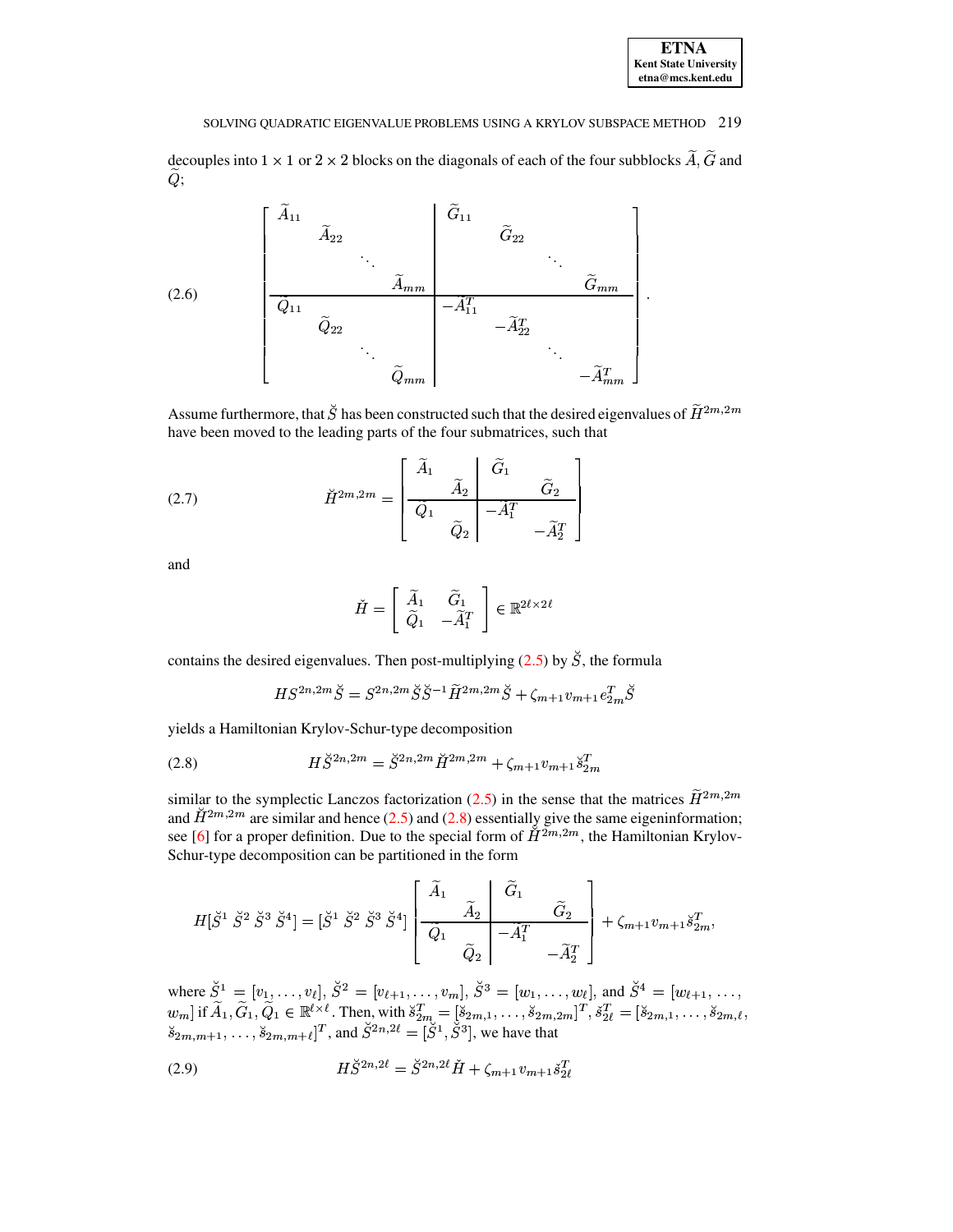

is also a Hamiltonian Krylov-Schur-type decomposition. In other words, a Hamiltonian Krylov-Schur-type decomposition splits at any point where its Rayleigh quotient is block diagonal. There is a similar symplectic Lanczos factorization

$$
H\check{S}^{2n,2\ell} = \check{S}^{2n,2\ell} \check{H}^{2\ell,2\ell} + \check{v}_{2\ell+1} e_{2\ell}^T,
$$

where  $H^{2\ell,2\ell}$  is in Hamiltonian J-Hessenberg form, and the columns of  $S^{2n,2\ell}$  are J–orthogonal. Thus, the purging problem can be solved by applying the  $SR$  algorithm to  $H^{2m,2m}$ , moving the unwanted Ritz values into the Hamiltonian matrix defined by  $A_2, G_2, Q_2$ , truncating the decomposition, and returning to a symplectic Lanczos factorization.

The restarting algorithm then consists of expanding this symplectic Lanczos factorization, computing the decomposition  $(2.6)$ , moving the desired eigenvalues to the beginning, throwing away the rest of the decomposition, and transforming the decomposition back to a symplectic Lanczos factorization. As the iteration progresses, the Ritz estimates will converge at different rates. When a Ritz estimate is small enough, the corresponding Ritz value is said to have converged. The converged Ritz value may be wanted or unwanted. Unwanted ones can be purged from the current factorization using the above procedure. Wanted ones should be deflated to speed up convergence. For a thorough discussion of this issue; see [\[6,](#page-16-6) [12,](#page-16-9) [32\]](#page-17-19).

While the implicitly restarted symplectic Lanczos factorization  $(2.4)$  can restart with an arbitrary filter polynomial, the Krylov-Schur-like method discussed here cannot do that. When exact shifts are used for the implicit restarting, then the symplectic Lanczos factorization achieved is equivalent to the one achieved with the above method if the same Ritz values are discarded in both methods. When it comes to exact shifts, the Krylov-Schur-like method is to be preferred because exchanging eigenvalues in the form  $(2.6)$  is a more reliable process than using implicit  $SR$  steps to deflate.

As already mentioned, in order to compute eigenvalues other than the ones largest in modulus, a suitable transformation has to be applied to  $H$ . In order to stay within the Hamiltonian structure, we can work with the Hamiltonian matrix  $H_1(\tau) = H^{-1}(H - \tau I)^{-1}(H +$  $(\tau I)^{-1}$  from [\(1.4\)](#page-2-1), or  $H_2(\tau) = H(H - \tau I)^{-1}(H + \tau I)^{-1}$  from [\(1.5\)](#page-2-2), for a real or purely imaginary shift  $\tau$ . In order to obtain the eigenvalues  $\lambda$  of H from the eigenvalues  $\varpi$  of these shifted Hamiltonian matrices, a cubic polynomial equation

<span id="page-8-0"></span>
$$
\lambda^3-\tau^2\lambda-\frac{1}{\varpi}=0
$$

has to be solved in case  $H_1(\tau)$  is used, while a quadratic polynomial equation

$$
\lambda^2 - \frac{1}{\varpi} \lambda - \tau^2 = 0
$$

has to be solved in case  $H_2(\tau)$  is used. In case a complex shift  $\tau$  is used, we can work with the Hamiltonian matrix

$$
H_3(\tau)=H^{-1}(H-\tau I)^{-1}(H+\tau I)^{-1}(H-\overline{\tau}I)^{-1}(H+\overline{\tau}I)^{-1}
$$

from  $(1.6)$  or

$$
H_4(\tau)=H(H-\tau I)^{-1}(H+\tau I)^{-1}(H-\overline{\tau}I)^{-1}(H+\overline{\tau}I)^{-1}
$$

from [\(1.7\)](#page-2-4). Similarly as before, in order to obtain the eigenvalues  $\lambda$  of H from the eigenvalues of the shifted matrices, polynomial equations of order five or four have to be solved: in case  $H_3(\tau)$  is used,

$$
\lambda^5-(\overline{\tau}^2+\tau^2)\lambda^3+|\tau|^4\lambda-\frac{1}{\varpi}=0
$$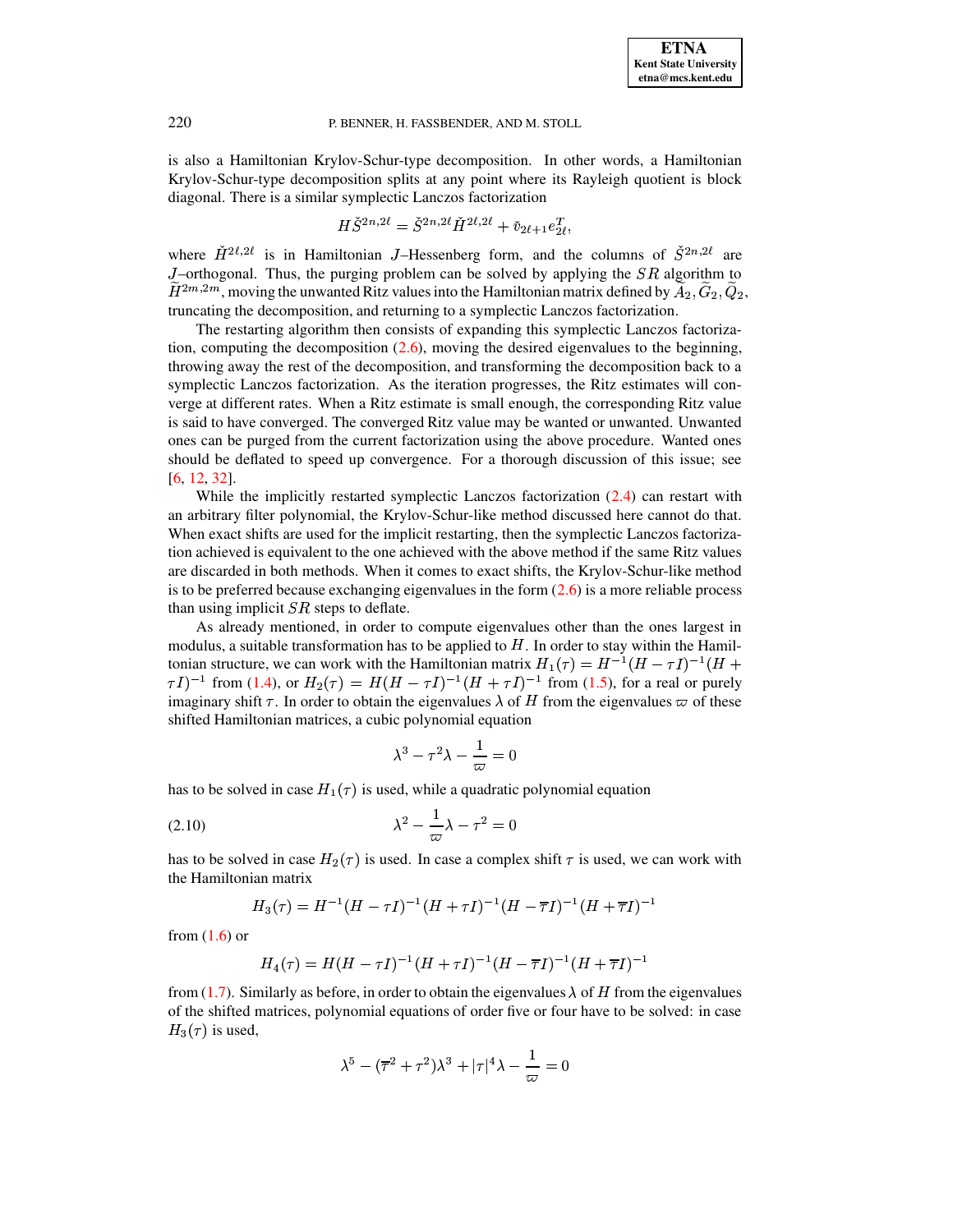### SOLVING OUADRATIC EIGENVALUE PROBLEMS USING A KRYLOV SUBSPACE METHOD 221

has to be solved, while in case  $H_4(\tau)$  is employed,

$$
\lambda^4-(\overline{\tau}^2+\tau^2)\lambda^2-\frac{1}{\varpi}\lambda+|\tau|^4=0.
$$

Hence, working with  $H_2(\tau)$  or  $H_4(\tau)$  makes the back transformation of the eigenvalues slightly simpler than when working with  $H_1(\tau)$  or  $H_3(\tau)$ .

<span id="page-9-0"></span>3. Solving the QEP by the symplectic Lanczos method. In order to apply the symplectic Lanczos algorithm to any of the matrices  $H_j(\tau)$ ,  $j = 1, ..., 4$ , formed from a structured linearization of the QEP (1.1), we need to be able to multiply the matrix  $H_i(\tau)$  by an arbitrary vector at reasonable cost, since this operation is performed repeatedly by the algorithm. Thus, we need to be able to apply operators of the form  $(H - \tau I)^{-1}$  inexpensively. The inverse of  $H - \tau I$  is given by

$$
(H-\tau I)^{-1}=\left[\begin{array}{cc}I & \frac{1}{2}G+\tau M\\ 0 & I\end{array}\right]\left[\begin{array}{cc}0 & M\\ -Q(\tau)^{-1} & 0\end{array}\right]\left[\begin{array}{cc}I & \frac{1}{2}G+\tau M\\ 0 & I\end{array}\right],
$$

with  $Q(\tau) = \tau^2 M + \tau G + K$ . Once an LU decomposition of  $Q(\tau)$  is known,  $(H - \tau I)^{-1}$ can be applied to a vector in an efficient way. It is easy to see that the same  $LU$  decomposition is needed for applying  $(H + \tau I)^{-1}$ ,  $(H - \overline{\tau}I)^{-1}$ , and  $(H + \overline{\tau}I)^{-1}$  to a vector [22]: Since  $Q(\tau)^T = Q(-\tau)$ , we have

$$
(H + \tau I)^{-1} = \begin{bmatrix} I & \frac{1}{2}G - \tau M \\ 0 & I \end{bmatrix} \begin{bmatrix} 0 & M \\ -Q(\tau)^{-T} & 0 \end{bmatrix} \begin{bmatrix} I & \frac{1}{2}G - \tau M \\ 0 & I \end{bmatrix}
$$

and since H is a real matrix, we have  $(H - \overline{\tau}I)^{-1} = \overline{(H - \tau I)}^{-1}$  and  $(H + \overline{\tau}I)^{-1} =$  $\overline{(H+\tau I)}^{-1}$  for a complex  $\tau$ . Hence, once the LU decomposition of  $Q(\tau)$  has been determined, all four factors can be applied to any vector in an efficient way. We would like to note here that in case the problem is so large that a sparse LU decomposition of  $Q(\tau)$  is not feasible, Krylov subspace methods have to be employed in this step, as in any shift-andinvert algorithm of very large size. For brevity of exposition this is not elaborated on here any further.

In case one would like to set up  $H_2(\tau)$  or  $H_4(\tau)$ , we have to multiply by H from (1.3) as well. On first glimpse, one might think that for this the inverse of  $M$  is needed. In the following we will see that multiplication by  $H$  essentially comes for free. For this, first consider the skew-Hamiltonian operator

(3.1) 
$$
R_2(\tau) = (H - \tau I)^{-1} (H + \tau I)^{-1}, \quad \tau \in \mathbb{R}, i\mathbb{R}, j\mathbb{R}, j\mathbb{R}, j\mathbb{R}, j\mathbb{R}, j\mathbb{R}, j\mathbb{R}, j\mathbb{R}, j\mathbb{R}, j\mathbb{R}, j\mathbb{R}, j\mathbb{R}, j\mathbb{R}, j\mathbb{R}, j\mathbb{R}, j\mathbb{R}, j\mathbb{R}, j\mathbb{R}, j\mathbb{R}, j\mathbb{R}, j\mathbb{R}, j\mathbb{R}, j\mathbb{R}, j\mathbb{R}, j\mathbb{R}, j\mathbb{R}, j\mathbb{R}, j\mathbb{R}, j\mathbb{R}, j\mathbb{R}, j\mathbb{R}, j\mathbb{R}, j\mathbb{R}, j\mathbb{R}, j\mathbb{R}, j\mathbb{R}, j\mathbb{R}, j\mathbb{R}, j\mathbb{R}, j\mathbb{R}, j\mathbb{R}, j\mathbb{R}, j\mathbb{R}, j\mathbb{R}, j\mathbb{R}, j\mathbb{R}, j\mathbb{R}, j\mathbb{R}, j\mathbb{R}, j\mathbb{R}, j\mathbb{R}, j\mathbb{R}, j\mathbb{R}, j\mathbb{R}, j\mathbb{R}, j\mathbb{R}, j\mathbb{R}, j\mathbb{R}, j\mathbb{R}, j\mathbb{R}, j\mathbb{R}, j\mathbb{R}, j\mathbb{R}, j\mathbb{R}, j\mathbb{R}, j\mathbb{R}, j\mathbb{R}, j\mathbb{R}, j\mathbb{R}, j\mathbb{R}, j\mathbb{R}, j\mathbb{R}, j\mathbb{R}, j\mathbb{R}, j\mathbb{R}, j\mathbb{R}, j\mathbb{R}, j\mathbb{R}, j\mathbb{R}, j\mathbb{R}, j\mathbb{R}, j\mathbb{R}, j\mathbb{R}, j\mathbb{R}, j\mathbb{R}, j\mathbb{R}, j\mathbb{R}, j\mathbb{R}, j\mathbb{R}, j\mathbb{R}, j\mathbb{R}, j\mathbb{R}, j\mathbb{R}, j\mathbb{R}, j\mathbb{R}, j\mathbb{R}, j\mathbb{R}, j\mathbb{R}, j\mathbb{R}, j\mathbb{R}, j\mathbb{R}, j\mathbb{R}, j
$$

which is a suitable shift-and-invert operator for the skew-Hamiltonian Arnoldi algorithm SHIRA  $[22]$ . It is observed in  $[22]$  that this operator can be expressed as

<span id="page-9-1"></span>
$$
R_2(\tau) = \begin{bmatrix} M & \frac{1}{2}G \\ 0 & I \end{bmatrix} \begin{bmatrix} I & \tau I \\ 0 & I \end{bmatrix} \begin{bmatrix} 0 & I \\ -Q(\tau)^{-1} & 0 \end{bmatrix} \begin{bmatrix} I & G \\ 0 & I \end{bmatrix}
$$

$$
\times \begin{bmatrix} 0 & I \\ -Q(\tau)^{-T} & 0 \end{bmatrix} \begin{bmatrix} I & -\tau I \\ 0 & I \end{bmatrix} \begin{bmatrix} I & \frac{1}{2}G \\ 0 & M \end{bmatrix}.
$$

A detailed analysis of the cost for applying  $R_2(\tau)$  to a vector is provided in [22]. It can be summarized as follows, assuming that a sparse LU decomposition of  $Q(\tau)$  is available:

- 4 sparse triangular solves,
- 2 symmetric sparse matrix-vector products  $Mz$ ,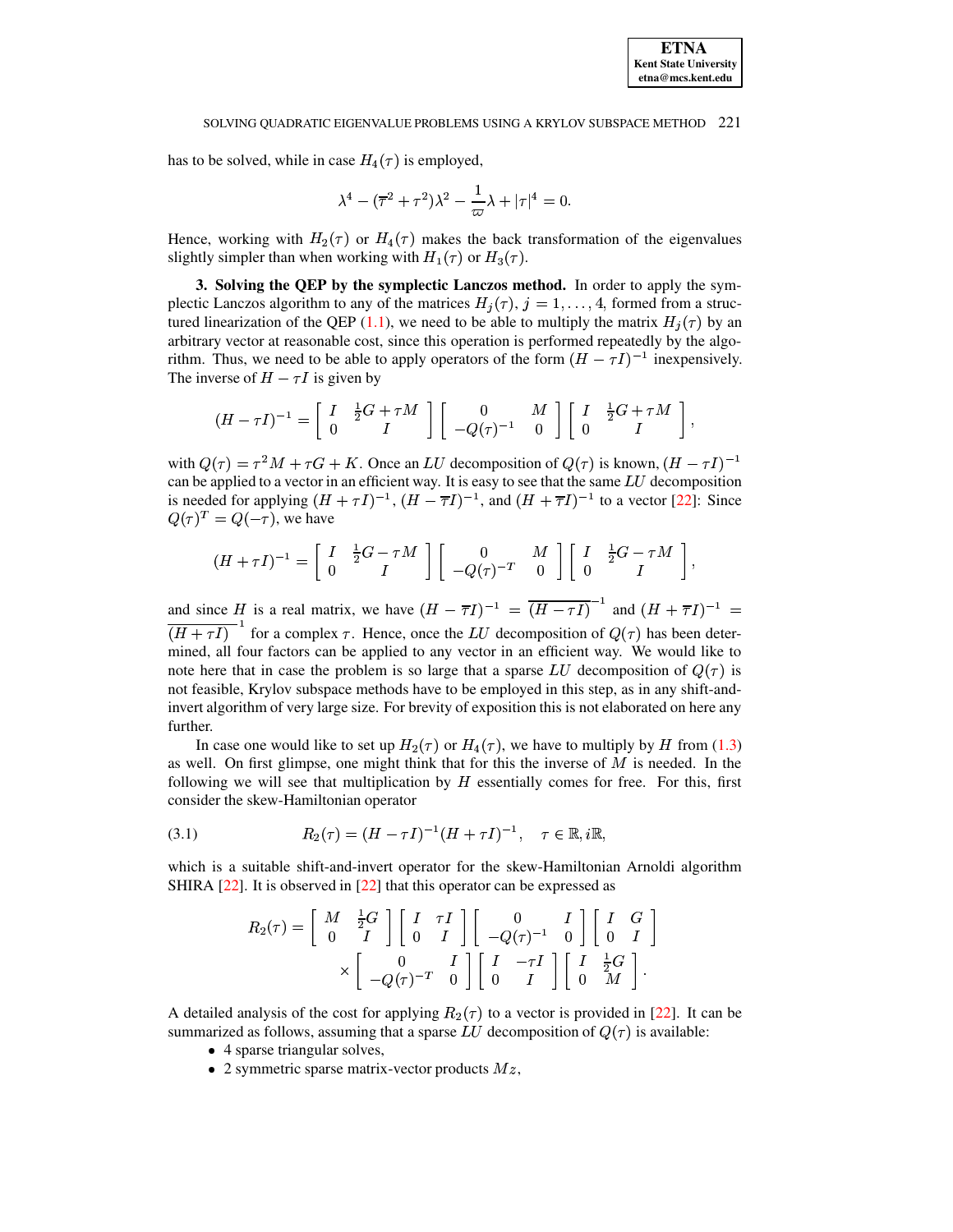- 3 skew-symmetric sparse matrix-vector products  $Gz$ ,
- 5 saxpy operations.

When using  $H_2(\tau)$ , we have to multiply  $R_2(\tau)$  from the left (or the right) by H as given in [\(1.3\)](#page-1-1). Carefully checking the resulting expression, we obtain that

$$
H_2(\tau) = \begin{bmatrix} -\frac{1}{2}G & -K \\ I & 0 \end{bmatrix} \begin{bmatrix} I & \tau I \\ 0 & I \end{bmatrix} \begin{bmatrix} 0 & I \\ -Q(\tau)^{-1} & 0 \end{bmatrix} \begin{bmatrix} I & G \\ 0 & I \end{bmatrix}
$$

$$
\times \begin{bmatrix} 0 & I \\ -Q(\tau)^{-T} & 0 \end{bmatrix} \begin{bmatrix} I & -\tau I \\ 0 & I \end{bmatrix} \begin{bmatrix} I & \frac{1}{2}G \\ 0 & M \end{bmatrix}.
$$

Thus, the only difference in the application of  $H_2(\tau)$  as compared to  $R_2(\tau)$  is that one multiplication by the mass matrix M is replaced by a multiplication with the stiffness matrix  $K$ . As in the applications considered here, the sparsity patterns of  $M$  and  $K$  are usually the same, the cost for applying  $H_2(\tau)$  is the same as for  $R_2(\tau)$ . Hence, in this respect, none of the algorithms is to be preferred. In contrast, applying  $H_1(\tau)$  requires additionally the inversion of  $K$  which makes its application less efficient (as observed in  $[25]$ ). Similar observations hold for  $H_4(\tau)$  compared to  $H_3(\tau)$ .

<span id="page-10-1"></span>When eigenvalues of the largest or smallest modulus are required, the Hamiltonian Krylov-Schur-type algorithm is applied to  $H$  as in  $(1.3)$  or

$$
(3.2) \t\t\t H^{-1} = \begin{bmatrix} I & \frac{1}{2}G \\ 0 & I \end{bmatrix} \begin{bmatrix} 0 & -K^{-1} \\ M & 0 \end{bmatrix} \begin{bmatrix} I & \frac{1}{2}G \\ 0 & I \end{bmatrix}.
$$

As SHIRA requires a skew-Hamiltonian operator,  $H^2$  or  $H^{-2}$  have to be used in these situations so that the Hamiltonian Krylov-Schur-type approach is more efficient in these cases.

Another advantage of the Hamiltonian Krylov-Schur-type method is that the lower half of the computed eigenvectors of H and  $H^{-1}$  yields the corresponding eigenvector of the quadratic matrix polynomial  $Q(\lambda)$  while the eigenvectors computed by SHIRA can not be used to deduce eigenvectors of  $Q(\lambda)$ ; see [\[1,](#page-16-0) [22,](#page-17-0) [25\]](#page-17-2) for more details on this. In any case, no matter how approximate eigenvalues  $\lambda$  are computed, eigenvectors also can be obtained by applying the inverse iteration

<span id="page-10-2"></span>(3.3) 
$$
Q(\widetilde{\lambda})x_k = x_{k-1}, \quad x_k = \frac{1}{\|x_k\|}x_k, \quad k = 1, 2, \ldots,
$$

where  $x_0$  of unit norm is chosen arbitrarily; see [\[25,](#page-17-2) [32\]](#page-17-19).

In case  $H_2$  is used to compute some eigenvalues of H, the quadratic polynomial [\(2.10\)](#page-8-0) has to be solved. As the computation of roots of polynomials is in general very sensitive to small perturbations in the coefficients, one might want to use Rayleigh quotient iteration in order to improve the accuracy of the computed eigenvalues. As the examples in the next section show, this is not necessary for the examples considered in this paper.

<span id="page-10-0"></span>**4. Numerical results.** In this section, we report the results of numerical experiments obtained with the Krylov-Schur-type method for Hamiltonian eigenproblems applied to the QEP [\(1.1\)](#page-0-0). All experiments are performed in MATLAB R2006a using double precision on a Pentium M notebook with 512 MB main memory or a HP compute server with 2 Xeon 3,06 GHz processors, 533 MHz 512-KB level 2 cache, 1 MB level 3 cache, 9 GB main memory (of which only 2 GB can be used due to limitations in addressing more than 2 GB of memory in the available 32-Bit version of MATLAB).

The accuracy of computed eigenvalues and eigenvectorsis compared using relative residuals

$$
\frac{\|Q(\widetilde{\lambda})\widetilde{x}\|_1}{\|Q(\widetilde{\lambda})\|_1\|\widetilde{x}\|_1},
$$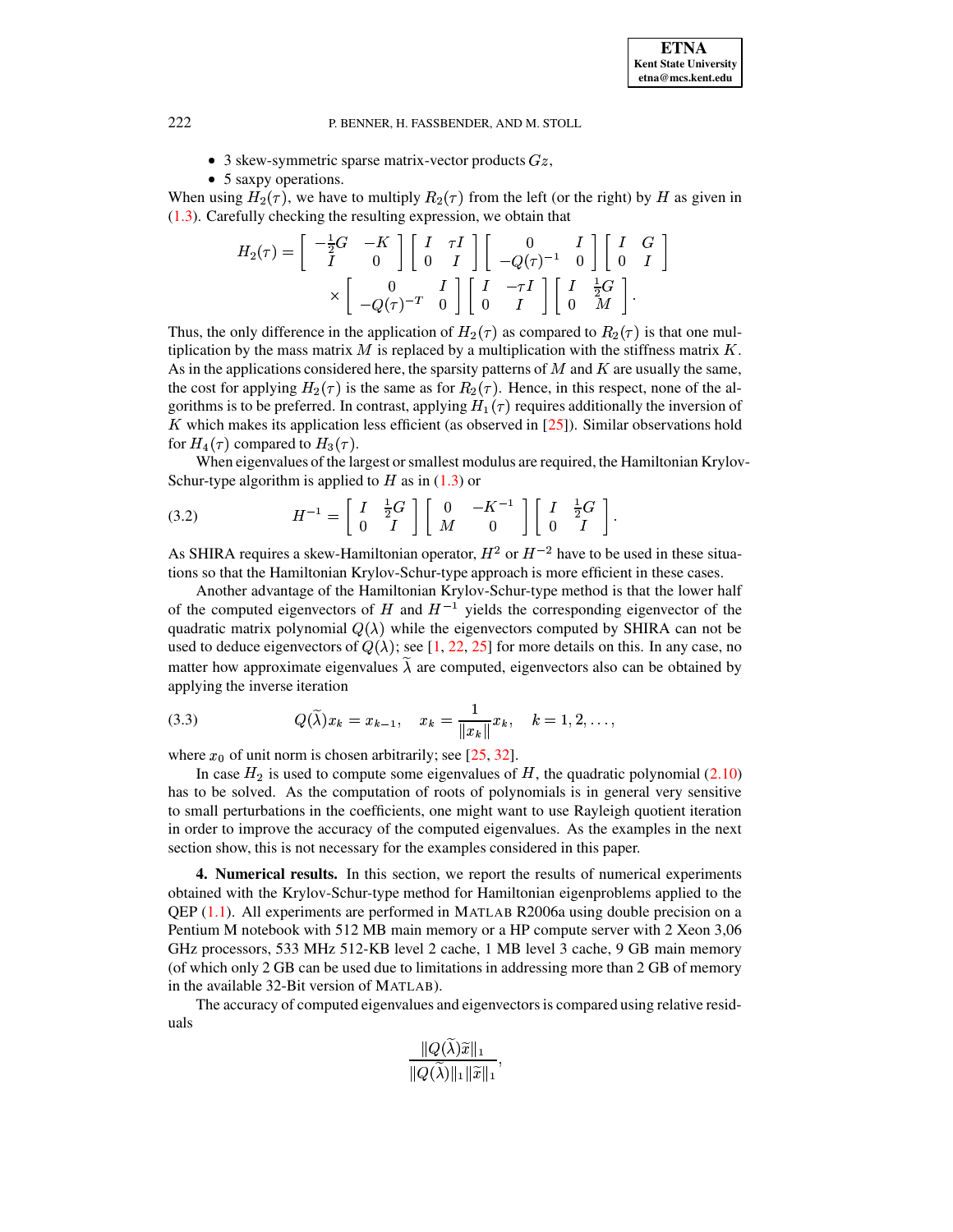where  $(\lambda, \tilde{x})$  is a computed Ritz pair.

4.1. Computing corner singularities. The solutions of elliptic boundary value problems, such as the Laplace and linear elasticity (Lamé) equations in domains with polyhedral corners often exhibit singularities in the neighborhood of the corners. The singularities can be quantified if this neighborhood is intersected with the unit ball centered at the corner and parameterized with spherical coordinates  $(r, \phi, \theta)$ . Then the singular part of the solution can be expanded in a series with terms of the form  $r^{\alpha}u(\phi,\theta)$ , where  $\alpha$  is the singularity exponent. It turns out that  $\alpha = \lambda - \frac{1}{2}$  and u can be computed as eigenpairs of quadratic operator eigenvalue problems of the form

<span id="page-11-0"></span>
$$
\lambda^2 m(u, v) + \lambda g(u, v) = k(u, v),
$$

where  $m(\ldots), k(\ldots)$  are Hermitian positive definite sesquilinear forms and  $q(\ldots)$  is a skew-Hermitian sesquilinear form. Finite-element discretization of the operator eigenvalue problem (4.1) leads to a QEP as in (1.1), where M and  $-K$  are positive definite. For the numerical solution of (4.1), the software package  $CoCoS$  [25] can be used. Note that  $CoCoS$ includes Fortran implementations of SHIRA as well as a solver based on applying the implicitly restarted Hamiltonian Lanczos process [4, 34] to  $H^{-1}$  from (3.2). Here we use  $CoCoS$ only for the assembly of the matrices  $M, G, K$ .

In the following example we consider brittle elastic bodies where the environment of crack peaks is sufficiently well approximated by the linear material law (Lamé equation). A more detailed discussion can be found in  $[27]$ . The 3D elasticity problem is considered for the Fichera corner which results from cutting the cube  $[0, 1] \times [0, 1] \times [0, 1]$  out of the cube  $(-1,1) \times (-1,1) \times (-1,1)$ . The problem is defined by the Lamé constants  $\mu, \nu$  derived from Young's modulus of elasticity, and the opening angle  $\xi$  of the corner. In the following computations for the Fichera corner, the Lamé's constants are  $\mu = 0.5$  and  $\nu = 0.3$  and the opening angle is 90°. We compare the Hamiltonian Krylov-Schur-type algorithm, a MATLAB implementation of SHIRA and the MATLAB function eigs.

For the first test an example of size  $n = 5139$  is chosen. All algorithms use the same starting vector. We chose the shift  $\tau = 1$  and set up an operator to apply  $H_2(\tau)$  to a vector. In order to compare the three algorithms considered here, the Hamiltonian Krylov-Schurtype algorithm and MATLAB's eigs are applied to  $H_2(1)$ , while SHIRA is used with the skew-Hamiltonian operator  $R_2(1)$  as in (3.1). Note that the cost for one step of each of the algorithms is about the same as eigs and HKS are applied to the same operator while the application of  $R_2(\tau)$  to a vector comes at the same cost as the application of  $H_2(\tau)$ ; cf. Section 3. We allowed for a search space of size 24 and asked for 12 eigenvalues in the sense that HKS was asked to compute 6 pairs of eigenvalues, while  $\epsilon$  is was asked to compute 12 eigenvalues. The results are shown in Tables 4.1 and 4.2. Here we only show results for the positive eigenvalues; results for their negative counterparts are similar. In both cases the residuals are computed using eigenvectors obtained from inverse iteration as in  $(3.3)$ . The results are comparable: SHIRA needs the least iterations to meet its stopping criterion, but some of the eigenvalues are less accurate than for the other two methods. On the other hand, the Hamiltonian Krylov-Schur-type method needs two iterations less than eigs at similar accuracy.

The SR algorithm employed for computing the Schur-type form  $(2.7)$  of the Rayleigh quotient  $\widetilde{H}^{2k\times 2k}$  is using nonorthogonal transformations. Therefore we give for completeness the maximal condition number of all nonorthogonal transformations used. In contrast, SHIRA is using only orthogonal transformations. As can be seen, even a condition number of the order of  $10^5$  yields an accuracy of the eigenvalues computed with HKS which is at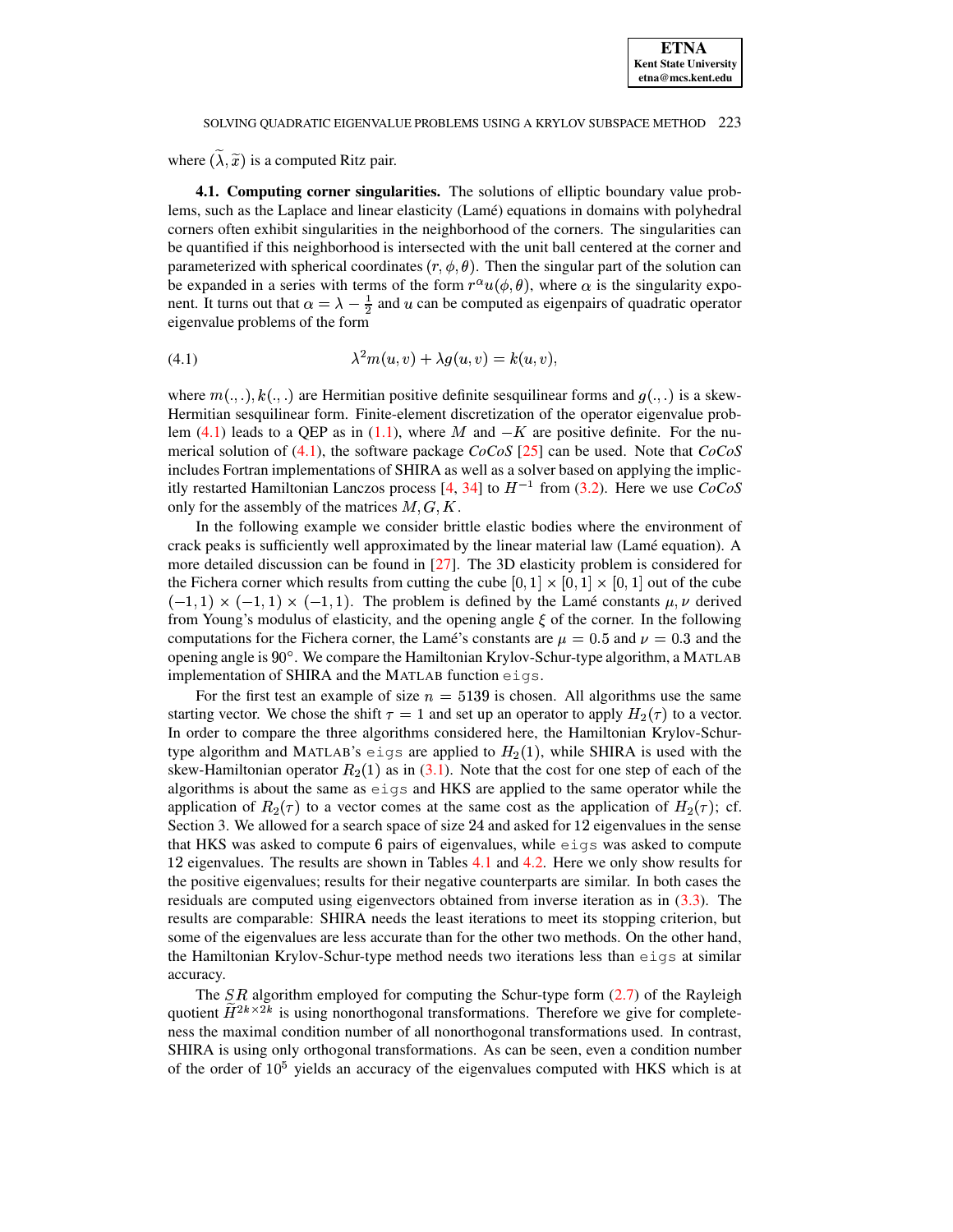<span id="page-12-0"></span>TABLE 4.1 *Fichera corner* ( $n = 5139$ ): *SHIRA with shift*  $\tau = 1$ .

# SHIRA

| 3 iterations     |                                   |  |
|------------------|-----------------------------------|--|
| Eigenvalue       | Residual                          |  |
| 0.90592878886121 | $3.\overline{585 \cdot 10^{-15}}$ |  |
| 0.90634686035000 | $6.867 \cdot 10^{-15}$            |  |
| 1.07560224930036 | $1.927 \cdot 10^{-15}$            |  |
| 1.60332758477231 | $9.932 \cdot 10^{-14}$            |  |
| 1.65786577099000 | $3.383 \cdot 10^{-14}$            |  |
| 1.66121735256292 | $1.657 \cdot 10^{-14}$            |  |

<span id="page-12-1"></span>TABLE 4.2 *Fichera corner* ( $n = 5139$ ): eigs *and Hamiltonian Krylov-Schur (HKS) applied to*  $H_2(1)$ , 12 *eigenvalues requested.*

| eigs<br>6 iterations |                      | <b>HKS</b><br>4 iterations<br>max. condition number 26537 |                      |
|----------------------|----------------------|-----------------------------------------------------------|----------------------|
| Eigenvalue           | Residual             | Eigenvalue                                                | Residual             |
| 0.90592878886137     | $5.3 \cdot 10^{-17}$ | 0.90592878886208                                          | $7.6 \cdot 10^{-17}$ |
| 0.90634686034990     | $6.8 \cdot 10^{-17}$ | 0.90634686034995                                          | $6.2 \cdot 10^{-17}$ |
| 1.07560224930040     | $5.8 \cdot 10^{-17}$ | 1.07560224930041                                          | $5.8 \cdot 10^{-17}$ |
| 1.60332758476368     | $4.5 \cdot 10^{-17}$ | 1.60332758476305                                          | $1.4 \cdot 10^{-16}$ |
| 1.65786577098522     | $4.9 \cdot 10^{-17}$ | 1.65786577098420                                          | $1.1 \cdot 10^{-16}$ |
| 1.66121735256605     | $5.5 \cdot 10^{-17}$ | 1.66121735256562                                          | $7.2 \cdot 10^{-17}$ |

least as good or better than the one obtained with SHIRA (when compared to the eigenvalues computed using  $eigs$ ). Other choices of the shift  $\tau$  give similar results.

Next we compare the Hamiltonian Krylov-Schur-type method and eigs for computing some eigenvalues of smallest magnitude; hence we apply them to  $H^{-1}$ . As before, we are interested in  $12$  eigenvalues and the search space has the size  $24$ . Both algorithms use the same starting vector. The results are shown in Table [4.3,](#page-13-0) here we give the results for the negative eigenvalues to emphasize our claim that the results for the positive and negative eigenvalues are similar. Comparing the results it is easy to see that the number of iterations and the residuals are very similar. In general, the Hamiltonian Krylov-Schur-type method needs fewer iterations than eigs while yielding the same accuracy. Here we also compare residuals obtained for eigenvectors computed by the inverse iteration [\(3.3\)](#page-10-2) and read off of the Ritz vectors of  $H^{-1}$  computed within the symplectic Lanczos process. The latter ones are clearly less accurate, but on the other hand they are obtained as by-products and do not require any factorization of  $Q(\lambda)$ , which is the most expensive part in all of the computations!

Next we choose an example in which the matrices M, G and K are all of size  $n = 12828$ . The same kind of test runs as above were performed. Very similar results were obtained, in particular the iteration counts were the same; see [\[5\]](#page-16-10) for more details.

**4.2. Gyroscopic systems.** Such systems arise when modeling vibrations of spinning structures such as the simulation of tire noise, helicopter rotor blades, or spin-stabilized satellites with appended solar panels or antennas; see [\[10,](#page-16-1) [18,](#page-17-3) [33\]](#page-17-1) and references therein. Here, M and K are positive definite mass and stiffness matrices and  $G$  is the skew-symmetric gyroscopic matrix resulting from the Coriolis force. It is known that under these conditions, all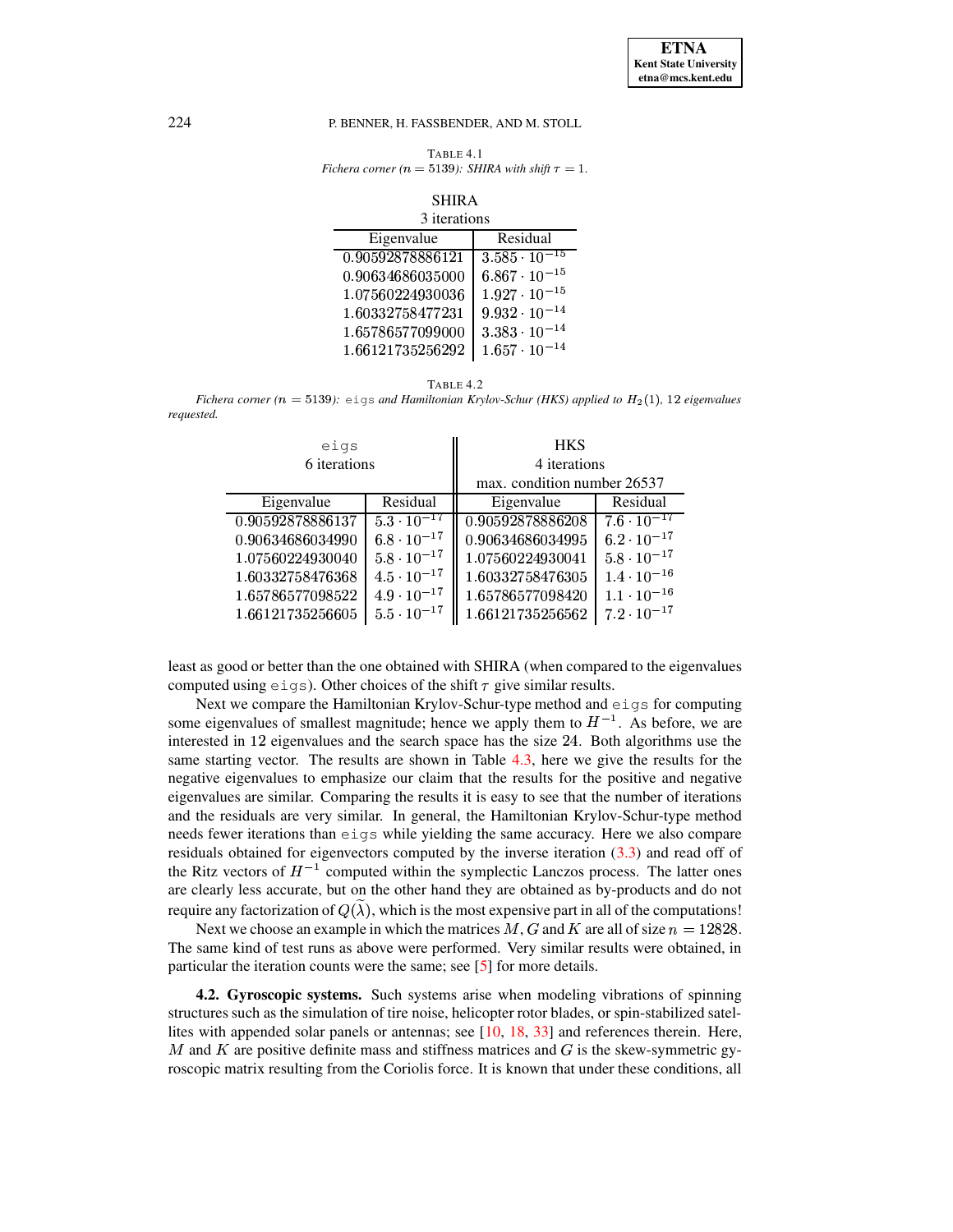#### SOLVING OUADRATIC EIGENVALUE PROBLEMS USING A KRYLOV SUBSPACE METHOD 225

<span id="page-13-0"></span>TABLE 4.3 Fichera corner ( $n = 5139$ ):  $e \text{ig}$  and Hamiltonian Krylov-Schur (HKS) applied to  $H^{-1}$ , 12 eigenvalues requested.

| eigs<br>8 iterations |                      | <b>HKS</b><br>6 iterations<br>max. condition number 4298 |                      |                      |
|----------------------|----------------------|----------------------------------------------------------|----------------------|----------------------|
| Eigenvalue           | Residual             | Residual<br>Eigenvalue                                   |                      |                      |
|                      |                      |                                                          | inverse              | Ritz                 |
|                      |                      |                                                          | iteration            | vectors              |
| $-0.90592878886009$  | $1.7 \cdot 10^{-16}$ | $-0.90592878886360$                                      | $2.1 \cdot 10^{-16}$ | $5.9 \cdot 10^{-14}$ |
| $-0.90634686034887$  | $2.1 \cdot 10^{-16}$ | $-0.90634686035032$                                      | $2.1 \cdot 10^{-16}$ | $4.5 \cdot 10^{-14}$ |
| $-1.07560224929966$  | $1.6 \cdot 10^{-16}$ | $-1.07560224929977$                                      | $1.5 \cdot 10^{-16}$ | $7.6 \cdot 10^{-15}$ |
| $-1.60332758476358$  | $7.6 \cdot 10^{-17}$ | $-1.60332758476361$                                      | $7.5 \cdot 10^{-17}$ | $1.5 \cdot 10^{-14}$ |
| $-1.65786577098385$  | $1.5 \cdot 10^{-16}$ | $-1.65786577098420$                                      | $1.2 \cdot 10^{-16}$ | $1.4 \cdot 10^{-13}$ |
| $-1.66121735256510$  | $1.1 \cdot 10^{-16}$ | $-1.66121735256192$                                      | $4.8 \cdot 10^{-16}$ | $3.1 \cdot 10^{-13}$ |

eigenvalues of the QEP are purely imaginary; see [19, 33].

**4.2.1. Butterfly gyro.** For our first set of experiments, we chose the model of a butterfly gyro as described in  $[8]$ . The butterfly gyro is a vibrating micro-mechanical system developed for use in inertial navigation applications.

The data matrices M, K of order  $n = 17361$  (which are available from the Oberwolfach Benchmark Collection<sup>1</sup>) are obtained from a finite-element analysis performed with ANSYS using quadratic tetrahedral elements (SOLID187). As the gyroscopic matrix  $G$  is missing, we choose a randomly generated skew-symmetric matrix with the same sparsity pattern as  $K$ and with entries of considerably smaller magnitude as the influence of the Coriolis force is usually much smaller than that of the stiffness of the system.

In our first test run, we apply eigs and the Hamiltonian Krylov-Schur-type method to  $H^{-1}$  to obtain the smallest frequency modes of the butterfly gyro—these are usually the modes of interest in vibration analysis of gyroscopic systems. Both the Hamiltonian Krylov-Schur-type method and  $eigs$  need 3 iterations to compute 12 eigenvalues. The maximal condition number encountered in the SR algorithm is about  $1.5 \cdot 10^3$ . The accuracy of the computed eigenvalues as measured by their relative residuals is similar: for both methods, the residuals are smaller than the machine epsilon  $eps$ . Figure 4.1 shows the computed eigenvalues with positive imaginary parts. Obviously, the Hamiltonian Krylov-Schur-type method locates all eigenvalues on the imaginary axis as expected from theory while for the eigenvalues computed by  $eigs$ , it is rather difficult to decide whether or not these are purely imaginary even though the real parts are relatively small.

In the second test run for the butterfly gyro, we compute interior eigenvalues. For this purpose, we choose a shift  $\tau = 10^6 i$  and apply  $\epsilon \perp g s$  and the Hamiltonian Krylov-Schur-type method to  $H_2(\tau)$ . Here, eigs needs one iteration less than the Krylov-Schur-type method (2) as compared to 3). The maximum condition number encountered in the  $SR$  algorithm is about  $3.15 \cdot 10^6$ . The accuracy of the computed eigenvalues does not seem to be affected by this fairly large condition number; again, all residuals are smaller than  $10^{-16}$  as for eigs. But moreover, the new approach yields physically meaningful results as all computed eigenvalues are located on the imaginary axis. In contrast, the eigenvalues computed by eigs have nonzero real parts as can be seen from Figure 4.2 except for the eigenvalue closest to the

<span id="page-13-1"></span><sup>&</sup>lt;sup>1</sup>See http://www.imtek.de/simulation/benchmark.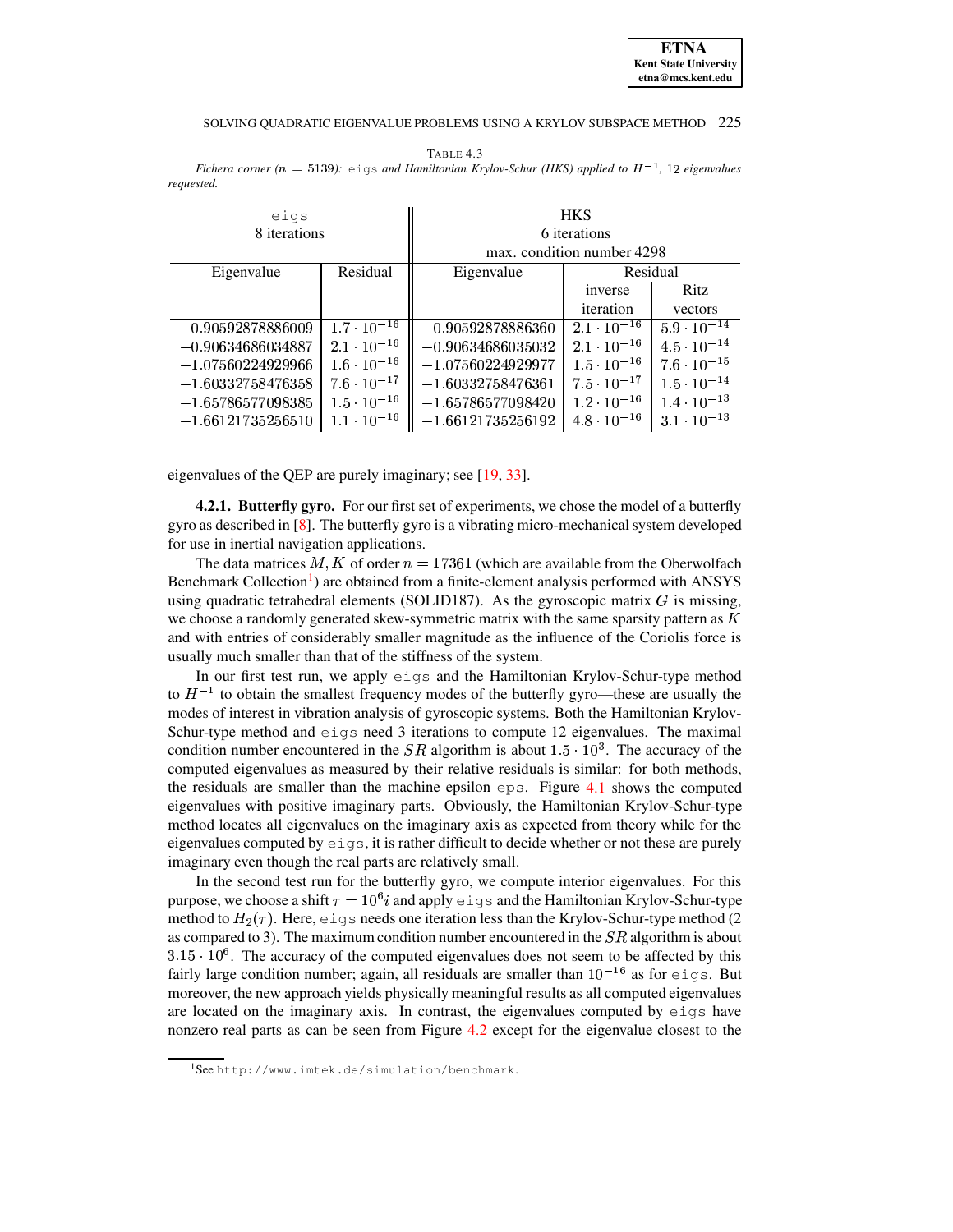

<span id="page-14-0"></span>FIG. 4.1. *Butterfly gyro (* $n = 17361$ *): <code>eigs</code> and <code><i>Hamiltonian Krylov-Schur (HKS) applied to H*<sup>-1</sup>, 12</code> *eigenvalues requested.*



<span id="page-14-1"></span>FIG. 4.2. Butterfly gyro  $(n = 17361)$ : eigs and Hamiltonian Krylov-Schur (HKS) applied to  $H_2(10^6 i)$ , 12 *eigenvalues requested.*

target  $\tau = 10^6 i$ .

**4.2.2. Rolling Tires.** The quadratic eigenvalue problem considered in this example is related to modeling the noise resulting from rolling tires. One step in the simulation of tire noise as described in [\[24\]](#page-17-22) consists of determining transient vibrations (which are then superimposed on the nonlinear tire deflections). These vibrations are computed from the eigenpairs of a gyroscopic eigenvalue problem. The data considered here are obtained from applying the algebraic multilevel substructuring  $(AMLS)$  approach discussed in [\[10\]](#page-16-1) to a finite-element model of a deformable wheel rolling on a rigid plane surface. The original finite-element model from [\[23\]](#page-17-23) is of size  $n = 124,992$  and the sparse LU factorization of  $Q(\tau)$  requires about 6 GByte. As this is beyond the reach of 32-bit MATLAB (whose address space can only deal with arrays up to 2 GByte), the problem is first reduced to a gyroscopic eigenproblem of size  $n = 2,697$  using AMLS in [\[10\]](#page-16-1). Then it is suggested in [10] to compute the required eigenpairs by applying eigs to a standard linearization of this reduced second-order eigenproblem.

Here, we compare this approach with our approach applied to a Hamiltonian lineariza-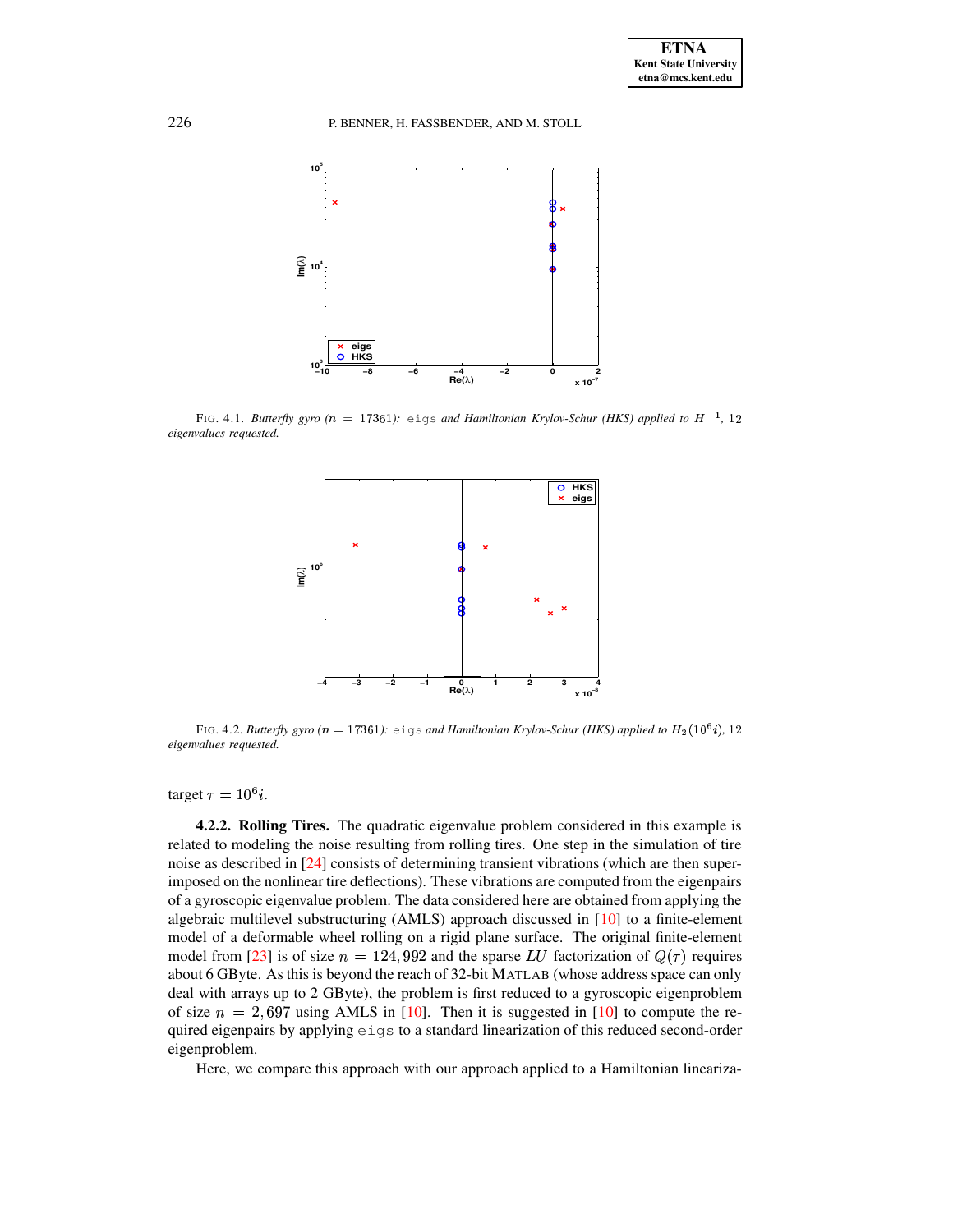#### SOLVING OUADRATIC EIGENVALUE PROBLEMS USING A KRYLOV SUBSPACE METHOD 227

<span id="page-15-0"></span>TABLE 4.4 Rolling Tires ( $n = 2697$ ):  $eig\sigma$  (top) and Hamiltonian Krylov-Schur (HKS) (bottom) applied to  $H^{-1}$ , 12 eigenvalues requested.

 $\sin 19$ 

| ---                                                  |                      |  |  |
|------------------------------------------------------|----------------------|--|--|
| 8 iterations                                         |                      |  |  |
| Eigenvalue                                           | Residual             |  |  |
| $4 \cdot 10^{-9} + 1.73705142673011 \cdot 10^{3}i$   | $2.1 \cdot 10^{-14}$ |  |  |
| $-3 \cdot 10^{-9} + 1.66795405953410 \cdot 10^{3}i$  | $8.2 \cdot 10^{-15}$ |  |  |
| $2 \cdot 10^{-10} + 1.66552788163842 \cdot 10^3 i$   | $2.2 \cdot 10^{-15}$ |  |  |
| $4 \cdot 10^{-11} + 1.58209209803838 \cdot 10^3 i$   | $1.1 \cdot 10^{-16}$ |  |  |
| $-1 \cdot 10^{-11} + 1.13657108577706 \cdot 10^{3}i$ | $7.6 \cdot 10^{-17}$ |  |  |
| $1 \cdot 10^{-11} + 0.80560062107003 \cdot 10^3 i$   | $1.1 \cdot 10^{-16}$ |  |  |

6 iterations max. condition number 331

| нал. солонол нопрот.            |                      |  |
|---------------------------------|----------------------|--|
| Eigenvalue                      | Residual             |  |
| $1.73705142670608 \cdot 10^3 i$ | $4.7 \cdot 10^{-17}$ |  |
| $1.66795405954599 \cdot 10^3 i$ | $1.7 \cdot 10^{-15}$ |  |
| $1.66552788164134\cdot 10^3 i$  | $1.4 \cdot 10^{-16}$ |  |
| $1.58209209803815\cdot 10^3 i$  | $5.1 \cdot 10^{-17}$ |  |
| $1.13657108577691\cdot 10^3i$   | $7.4 \cdot 10^{-18}$ |  |
| $0.80560062106969 \cdot 10^3 i$ | $6.0 \cdot 10^{-18}$ |  |
|                                 |                      |  |

tion of the reduced gyroscopic eigenproblem. That is, we apply eigs and the Hamiltonian Krylov-Schur-type method to  $H^{-1}$  to obtain the smallest eigenvalues. The Hamiltonian Krylov-Schur-type method needs  $6$  iterations to compute  $6$  eigenvalue pairs, while eigs needs 8 iterations. The maximal condition number encountered in the  $SR$  algorithm is 331. The accuracy of the computed eigenvalues, as measured by their relative residuals, differs about an order of magnitude if both methods are compared. The residuals for the  $SR$  approach are smaller than those for  $eigs$ ; see Table 4.4. Obviously, the Hamiltonian Krylov-Schur-type method locates all eigenvalues on the imaginary axis as expected from theory, while for the eigenvalues computed by  $\epsilon$ iqs, it is basically impossible to decide whether or not these are purely imaginary even so the real parts are relatively small.

Finally, we asked for 180 pairs of eigenvalues as required in  $[10]$  for solving the application problem. The residuals for both methods were comparable. Figure 4.3 shows the computed eigenvalues, as before, one can clearly see that the eigenvalues computed via  $eig\sigma$ do not necessarily lie on the imaginary axis.

**5. Conclusions.** We have discussed the application of the Hamiltonian Krylov-Schurtype method based on the symplectic Lanczos process to quadratic eigenvalue problems with Hamiltonian symmetry. The method is an alternative to unstructured methods, such as the implicitly restarted Arnoldi method as implemented in the MATLAB function eigs or its structure-preserving variant SHIRA, which can be applied to skew-Hamiltonian operators. Compared to eigs our method has the advantage of respecting the symmetry properties inherent in the problem and thus yields meaningful physical results. This is demonstrated for a stable gyroscopic system, where theoretically all eigenvalues are located on the imaginary axis. On the other hand, the Hamiltonian Krylov-Schur-type approach is about as efficient as SHIRA for computing eigenvalues, but sometimes more accurate. Eigenvectors are directly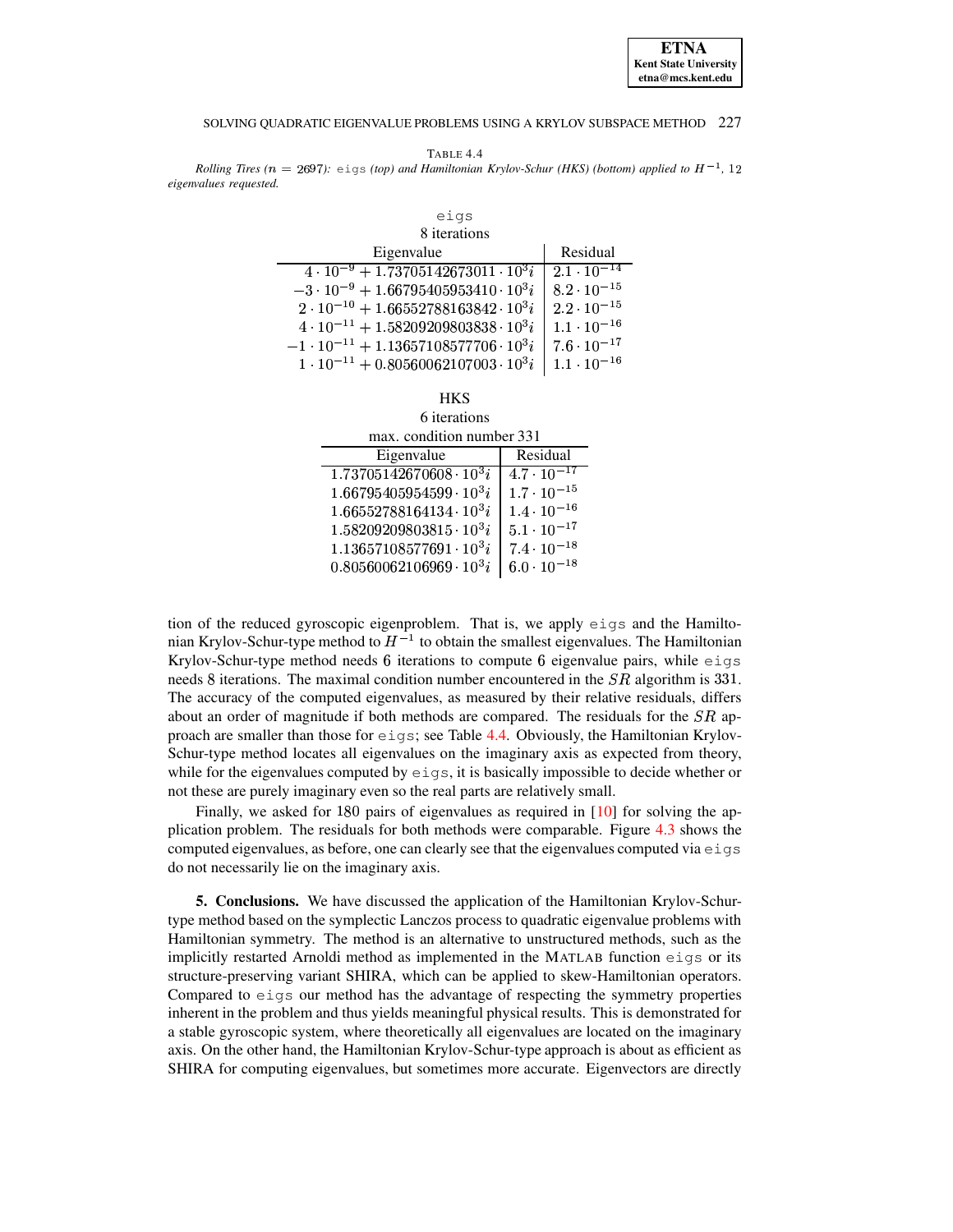

<span id="page-16-12"></span>FIG. 4.3. *Rolling Tires* ( $n = 2697$ ): <code>eigs</code> and <code>Hamiltonian Krylov-Schur (HKS)</code> applied to  $H^{-1}$ , 180 *eigenpairs requested.*

available in case no shifts are used while SHIRA only provides eigenvalues.

**Acknowledgments.** We thank Conny Pester for providing the data matrices for the Fichera corner examples. We thank Heinrich Voss and, especially, Kolja Elssel for providing the data for the rolling tires example.

## REFERENCES

- <span id="page-16-0"></span>[1] T. APEL, V. MEHRMANN, AND D. WATKINS, *Structured eigenvalue methods for the computation of corner singularities in 3d anisotropic elastic structures*, Comput. Methods Appl. Mech. Engrg., 191 (2002), pp. 4459–4473.
- <span id="page-16-2"></span>[2] Z. BAI AND Y. SU, *SOAR: A second-oder Arnoldi method for the solution of the quadratic eigenvalue problem*, SIAM J. Matrix Anal., 26 (2005), pp. 640–659.
- <span id="page-16-7"></span>[3] P. BENNER AND H. FASSBENDER, *A restarted symplectic Lanczos method for the Hamiltonian eigenvalue* problem, Technical Report SPC 95 28, TU Chemnitz-Zwickau (now TU Chemnitz), Fakultät für Mathematik, Germany, 1995.
- <span id="page-16-5"></span>[4] , *An implicitly restarted symplectic Lanczos method for the Hamiltonian eigenvalue problem*, Linear Algebra Appl., 263 (1997), pp. 75–111.
- <span id="page-16-10"></span>[5] P. BENNER, H. FASSBENDER, AND M. STOLL, *Solving large-scale quadratic eigenvalue problem with Hamiltonian eigenstructure using a structure-preserving Krylov subspace method*, Tech. Report 07/03, Oxford University Computing Labarotory, Numerical Analysis Group, Wolfson Building, Parks Road, Oxford, England, 2007.
- <span id="page-16-6"></span>[6] , *A Hamiltonian Krylov-Schur-type method based on the symplectic Lanczos process*, unpublished manuscript.
- <span id="page-16-3"></span>[7] P. BENNER, D. KRESSNER, AND V. MEHRMANN, *Structure preservation: A challenge in computational control*, Future Generation Comp. Syst., 19 (2003), pp. 1243–1252.
- <span id="page-16-11"></span>[8] D. BILLGER, *The butterfly gyro*, in Dimension Reduction of Large-Scale Systems, P. Benner, V. Mehrmann, and D. Sorensen, eds., Lecture Notes in Computational Science and Engineering, vol. 45, Springer-Verlag, Berlin/Heidelberg, Germany, 2005, pp. 349–352.
- <span id="page-16-8"></span>[9] A. BUNSE-GERSTNER AND V. MEHRMANN, *A symplectic QR-like algorithm for the solution of the real algebraic Riccati equation*, IEEE Trans. Automat. Control, AC-31 (1986), pp. 1104–1113.
- <span id="page-16-1"></span>[10] K. ELSSEL AND H. VOSS,*Reducing huge gyroscopic eigenproblems by automated multi-level substructuring*, Arch. Appl. Mech., 76 (2006), pp. 171–179.
- <span id="page-16-4"></span>[11] H. FASSBENDER AND D. KRESSNER, *Structured eigenvalue problems*, GAMM Mitt., 29 (2006), pp. 297– 318.
- <span id="page-16-9"></span>[12] H. FASSBENDER, *A detailed derivation of the parameterized algorithm and the symplectic Lanczos method for Hamiltonian matrices*, internal report, TU Braunschweig, Institut *Computational Mathematics*, 2006. Available at [http://www.icm.tu-bs.de/˜hfassben/papers/ham\\_evp.pdf](http://www.icm.tu-bs.de/~hfassben/papers/ham_evp.pdf)